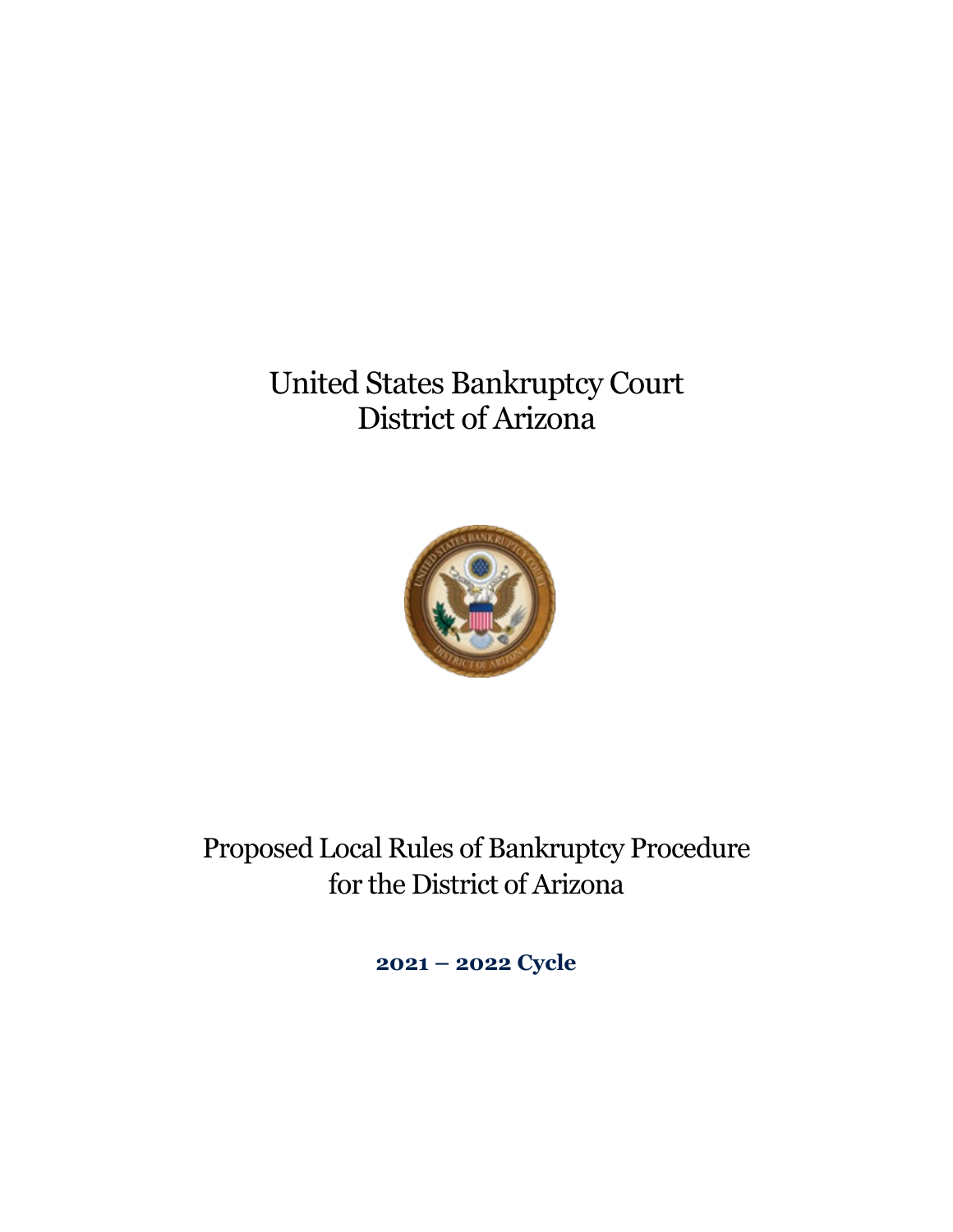## **Table of Contents**

| Rule 2003-2. Documents and Questionnaire to Be Delivered to Trustee Before Section 341           |  |
|--------------------------------------------------------------------------------------------------|--|
|                                                                                                  |  |
|                                                                                                  |  |
| Rule 3003-1. Setting Deadline for Filing Proofs of Claim or Equity Security Interests in Chapter |  |
|                                                                                                  |  |
|                                                                                                  |  |
|                                                                                                  |  |
|                                                                                                  |  |
|                                                                                                  |  |
|                                                                                                  |  |

#### *FORMS*: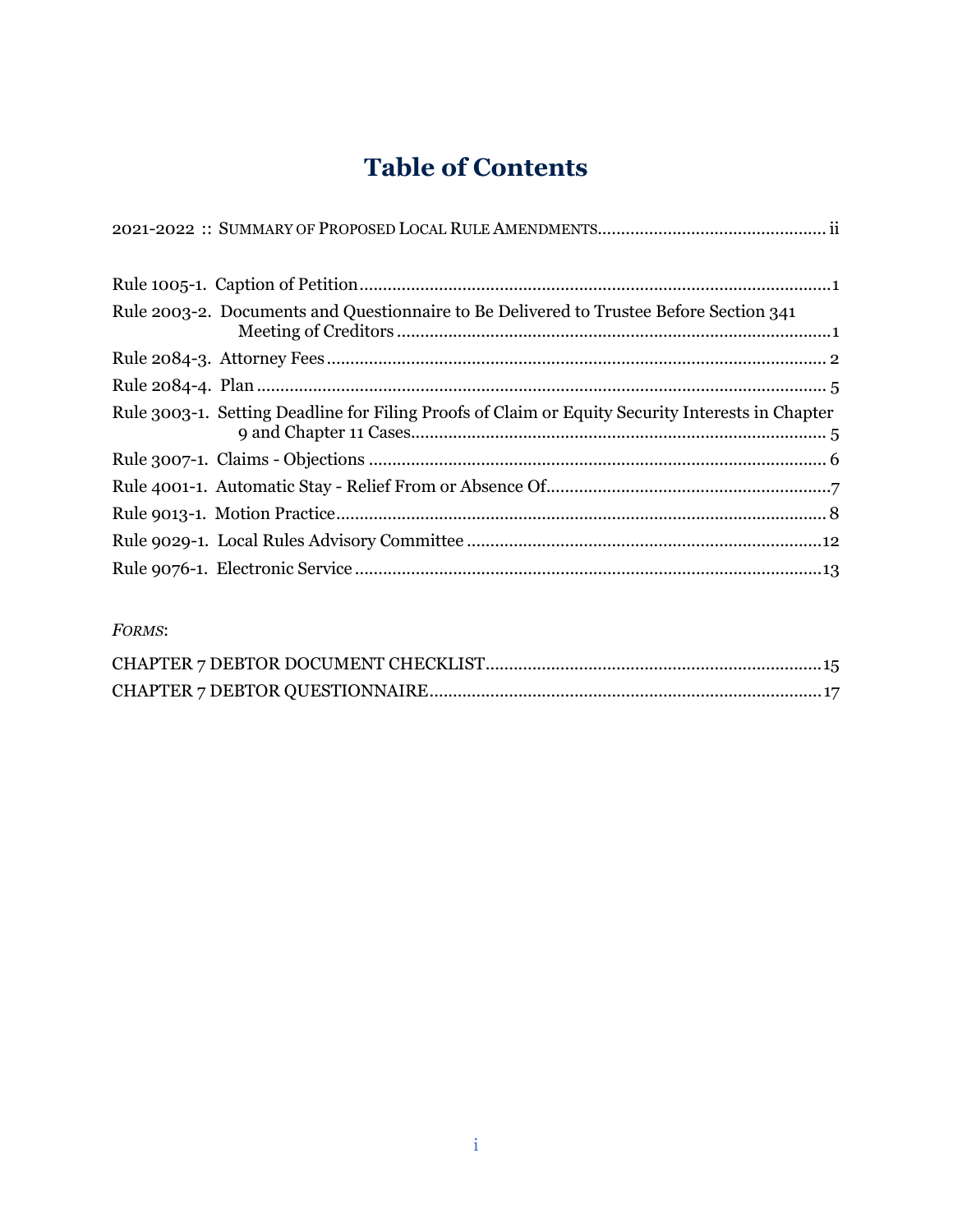### <span id="page-2-0"></span>**2021-2022 :: SUMMARY OF PROPOSED LOCAL RULE AMENDMENTS UNITED STATES BANKRUPTCY COURT FOR THE DISTRICT OF ARIZONA**

| <b>Local Rule</b>                                                 | <b>Note/Explanation Regarding Amendment</b>                                                                                                                                                                                                                                                                                                                                                                                                                                                                                                    |
|-------------------------------------------------------------------|------------------------------------------------------------------------------------------------------------------------------------------------------------------------------------------------------------------------------------------------------------------------------------------------------------------------------------------------------------------------------------------------------------------------------------------------------------------------------------------------------------------------------------------------|
| 1. LR $1005-1(b)$ .<br>Page No. 1                                 | <b>CAPTION OF PETITION.</b> Subsection (b) is amended in<br>response to the Supreme Court's decision in Obergefell v.<br>Hodges, 576 U.S. 644 (2015), to replace "a husband or<br>wife" with "spouses." Other minor stylistic changes made.                                                                                                                                                                                                                                                                                                    |
| 2. LR 2003-2 & two related<br>Forms. (New)<br>Page Nos. 1, 15, 17 | DOCUMENTS AND QUESTIONNAIRE TO BE DELIVERED TO<br>TRUSTEE. This rule is added to facilitate the chapter 7<br>process and require individual debtors to complete and<br>return to the trustee a local form questionnaire and<br>document checklist before the Section 341 Meeting of<br>Creditors.                                                                                                                                                                                                                                              |
| $3.$ LR $2084-3.$<br>Page No. 2                                   | ATTORNEY FEES. The rule is amended to clarify the<br>procedure for applying for fees and to include the flat fee<br>The<br>amendment<br>also<br>amount.<br>re-sequences<br>the<br>subsections and makes other stylistic changes made. (Upon<br>final adoption, this amendment will render GO 17-2<br>obsolete.)                                                                                                                                                                                                                                |
| 4. LR $2084-4(b)(1)(a)$ .<br>Page No. 5                           | PLAN. The language of subsection (b) is updated to clarify<br>that the conduit payment requirement applies to any<br>obligation secured by residential real property, not just to<br>mortgage obligations. This subsection is also amended to<br>limit the notice required for motions to waive conduit<br>payments.                                                                                                                                                                                                                           |
| 5. LR $3003-1$ (c).<br>Page No. 5                                 | FILING PROOF OF CLAIM OR EQUITY SECURITY INTEREST<br>IN CHAPTER 9 AND CHAPTER 11 CASES. New subsection<br>(c) is added to establish a claim deadline for Subchapter V<br>cases (70 days after the bankruptcy filing date and 180 days<br>for creditors that are government units). This time period<br>is consistent with chapter 13 case claim deadlines. (Upon<br>final adoption, this amendment will render GO 20-2<br>obsolete. Note: That GO also adopted Local Form 3003-<br>4 Order Setting Confirmation Hearing (Subchapter V<br>Only) |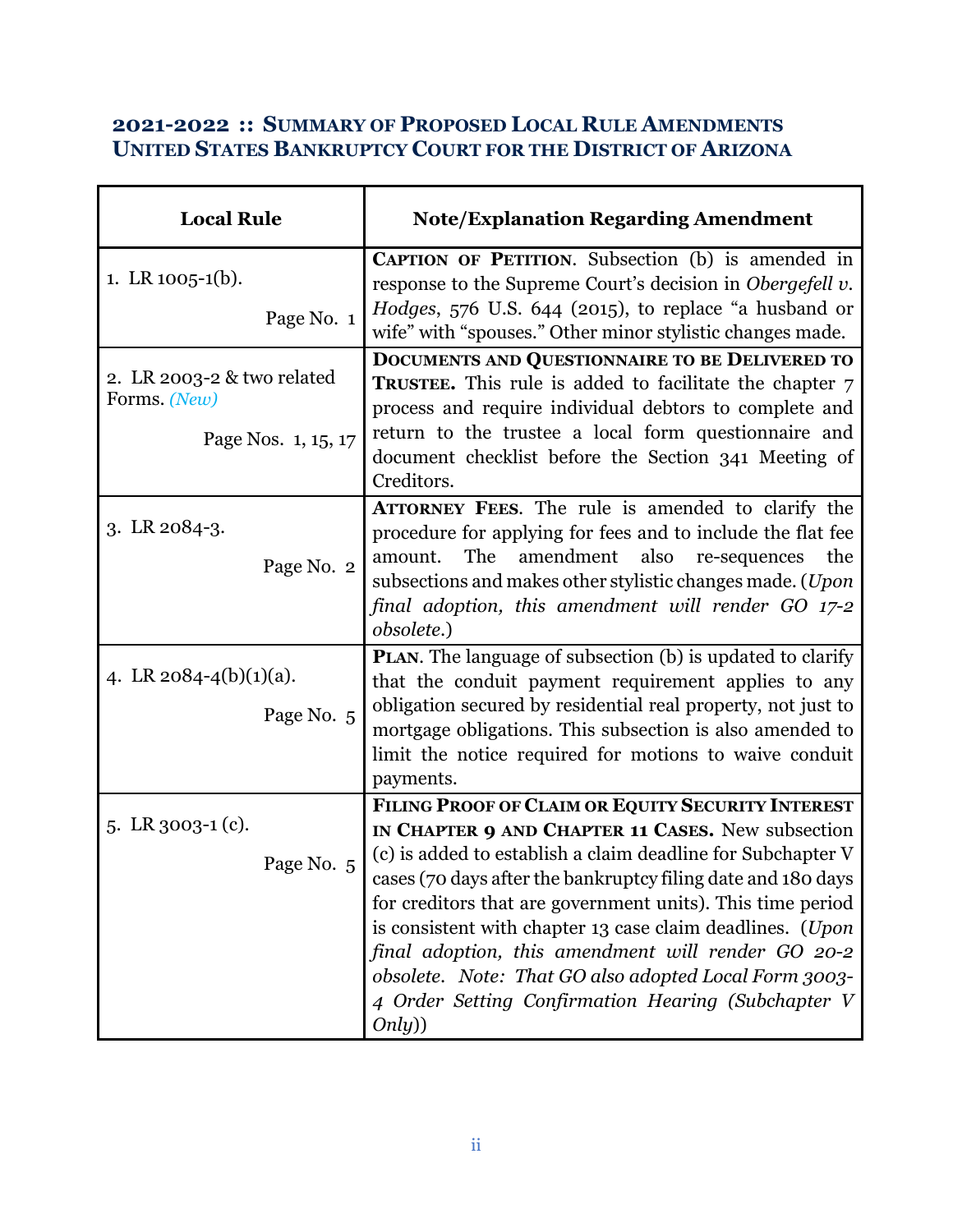| 6. LR 3007-1.             | CLAIMS $-$ OBJECTIONS. Subsection (a) is amended to<br>clarify that filers of omnibus objections to claims are             |
|---------------------------|----------------------------------------------------------------------------------------------------------------------------|
|                           | excepted from identifying the claim number and name of                                                                     |
| Page No. 6                | claimant in the caption. Other stylistic changes made                                                                      |
|                           | throughout.                                                                                                                |
|                           | <b>AUTOMATIC STAY - RELIEF FROM OR ABSENCE OF;</b>                                                                         |
| 7. LR 4001-1(b) & (h).    | RESIDENTIAL PROPERTY PRE-FILING CERTIFICATION;                                                                             |
|                           | <b>OBJECTION PROCEDURE.</b> The rule is amended to remove                                                                  |
| Page No. 7                | subsection (b) requiring a movant to certify that at least                                                                 |
|                           | seven (7) days before filing a motion concerning residential                                                               |
|                           | real property a letter was sent to debtor's counsel or debtor                                                              |
|                           | and the matter was not resolved after sincere efforts. Also                                                                |
|                           | amended to add new subpart $(g)(3)$ directing that the stay                                                                |
|                           | remains in effect without further court order until the                                                                    |
|                           | conclusion of the preliminary hearing. Other stylistic                                                                     |
|                           | changes.                                                                                                                   |
|                           | MOTION PRACTICE, UNOPPOSED OR EX PARTE MOTIONS,                                                                            |
| 8. LR 9013-1(d) & (e)(3). | MOTIONS TO EXCEED THE PAGE LIMIT. The rule is                                                                              |
|                           | amended to add new subsection (d) restricting the parties                                                                  |
| Page No. 8                | from changing court ordered briefing deadlines shortly                                                                     |
|                           |                                                                                                                            |
|                           |                                                                                                                            |
|                           | before hearings without court approval. Subsection $(e)(3)$                                                                |
|                           | amended to require a request to exceed page limits to state                                                                |
|                           | how many pages are necessary. The subsections are re-                                                                      |
|                           | sequenced.                                                                                                                 |
| 9. LR 9029-1. (New)       | <b>LOCAL RULES ADVISORY COMMITTEE.</b> The new rule is                                                                     |
|                           | added to establish an annual cycle and structure for                                                                       |
| Page No. 12               | amending the Local Rules. (Upon final adoption, this                                                                       |
|                           | amendment will render GO 21-2 obsolete.)                                                                                   |
| 10. LR 9076-1.            | ELECTRONIC SERVICE. The rule is amended to include                                                                         |
| Page No. 13               | objections to proofs of claim in the list of items where<br>service by NEF is not effective. Current subsection (5) is re- |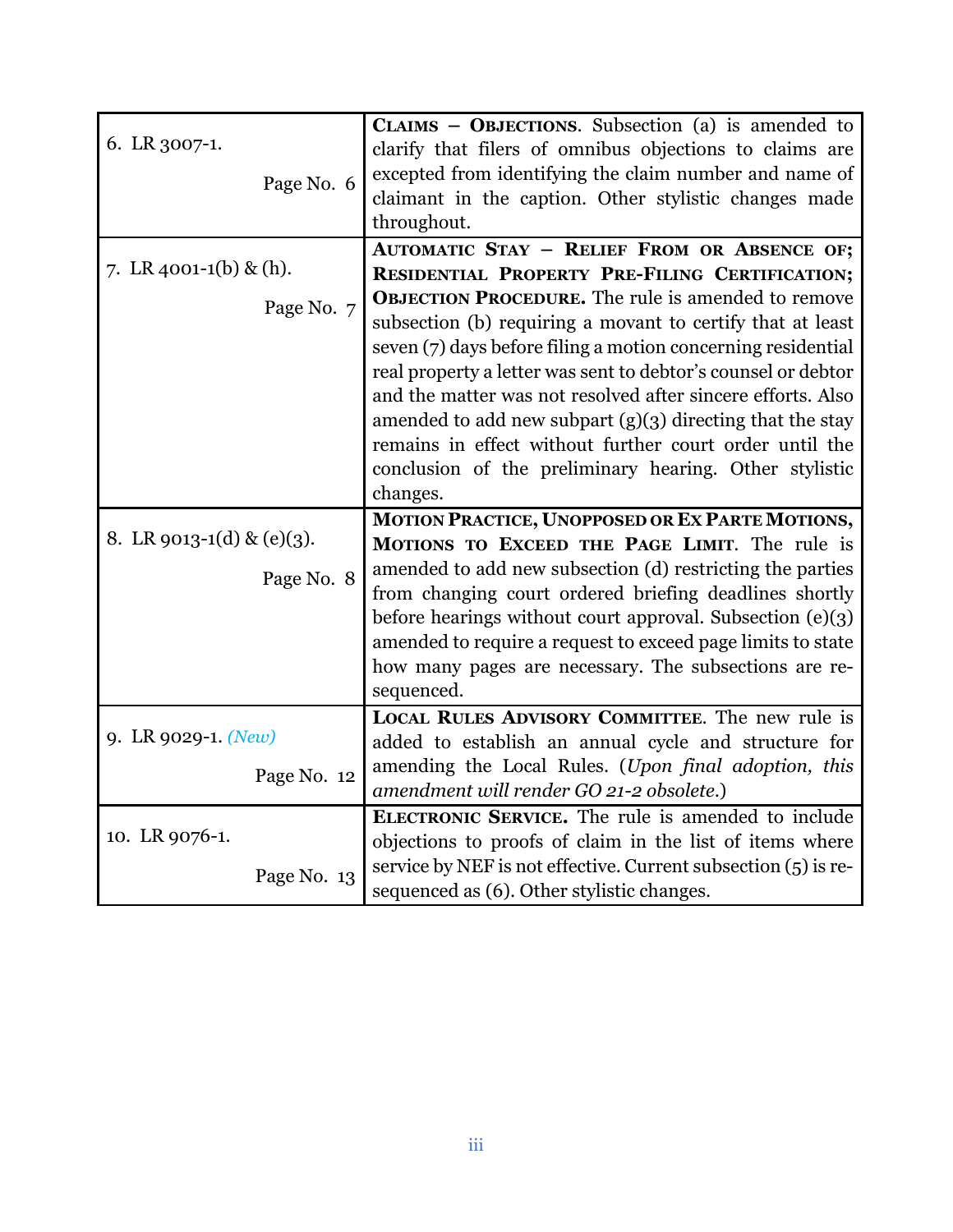#### <span id="page-4-0"></span>**Rule 1005-1. Caption of Petition**

**(a) Caption.** The caption of any petition must designate the Court as the United States Bankruptcy Court, District of Arizona.

**(b) Trade Names.** The caption for an individual petition or joint petition by spouses must include, after the name(s) of the debtor(s), the name of any sole proprietorship operated by the debtor(s). The caption for a debtor that is not an individual must include, after the name of the debtor, any trade name(s) used by that entity and identified by the letters " $d/b/a$ ".

Notes 2022: Subdivision (b) is amended to replace "a husband or wife" with "spouses".

#### <span id="page-4-1"></span>**Rule 2003-2. Documents and Questionnaire to Be Delivered to Trustee Before Section 341 Meeting of Creditors**

**(a)** Individual Chapter 7 debtors must deliver the following to their Chapter 7 trustee:

- **(1)** Completed Local Form \_\_\_ (Debtor Questionnaire); and
- **(2)** Completed Local Form \_\_\_ (Document Checklist) and all applicable documents identified thereon. If any required document is unavailable, the debtor must provide a written explanation of their efforts to obtain copies of the documents.

**(b)** Unless the Chapter 7 trustee requests otherwise, the completed forms and documents referenced in paragraph (a) must be delivered to the Chapter 7 trustee via U.S. Mail, postmarked no later than 14 days before the date set for the Section 341 Meeting of Creditors.

**(c)** Nothing in this rule limits a Chapter 7 trustee from making additional, specific requests for information or documents in a specific case.

Note 2022: The purpose of this rule is to facilitate the Chapter 7 process by creating a local form questionnaire and document request to be completed by all individual debtors in preparation for the Section 341 Meeting of Creditors.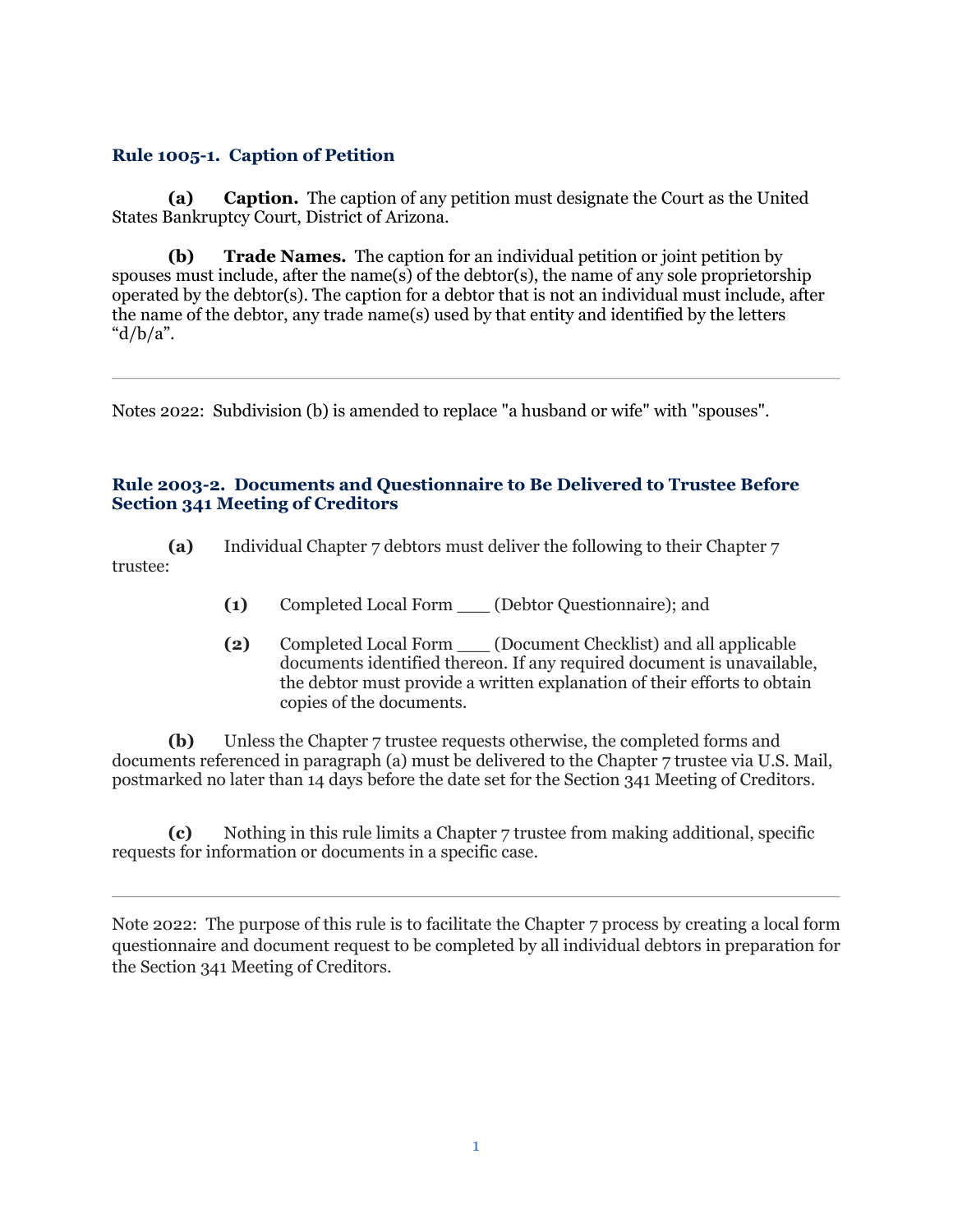#### <span id="page-5-0"></span>**Rule 2084-3. Attorney Fees**

**(a) Fee Election and Disclosures**. Any original, amended, or modified chapter 13 plan (collectively the "plan") must indicate on the plan form whether compensation by the attorney representing the debtor will be on a flat fee or hourly basis. If a flat fee is elected, the plan must state the amount of the flat fee and specify what services are to be included in the flat fee. The fees sought in the plan must be consistent in amount and description with counsel's FRBP 2016(b) disclosure. The fee disclosures in amended and modified plans must be consistent with the fee disclosures in the original plan.

#### **(b) Flat Fee Requirements.**

- **(1) Entitlement to Flat Fee.** A flat fee is available if:
	- **(A)** The attorney agrees to provide all services listed in subsection (3);
	- **(B)** Section (C)(2)(a) of the plan form contains the attorney's election to accept a flat fee and identifies the amount of the flat fee;
	- **(C)** No party objects to the requested fees; and
	- **(D)** The Court confirms the plan or otherwise enters an order approving such fees.
- **(2) Amount of Flat Fee.** The maximum fees that may be approved as a flat fee are:
	- **(A)** \$4,500 for a non-business case; and
	- **(B)** \$5,500 for a case where the debtor indicates in the statement of financial affairs that they are self-employed or engaged in business and required to file monthly operating reports under Local Rule 2084-2(b).
- **(3) Minimum Required Services.** Attorneys electing a flat fee must provide legal services through confirmation of a debtor's plan, and thereafter assist a debtor to obtain a discharge, including, but not limited to:
	- **(A)** Reviewing financial documents and information;
	- **(B)** Consulting, planning and advising, including office visits, email and telephone communications;
	- **(C)** Providing advice regarding pre-filing credit briefing;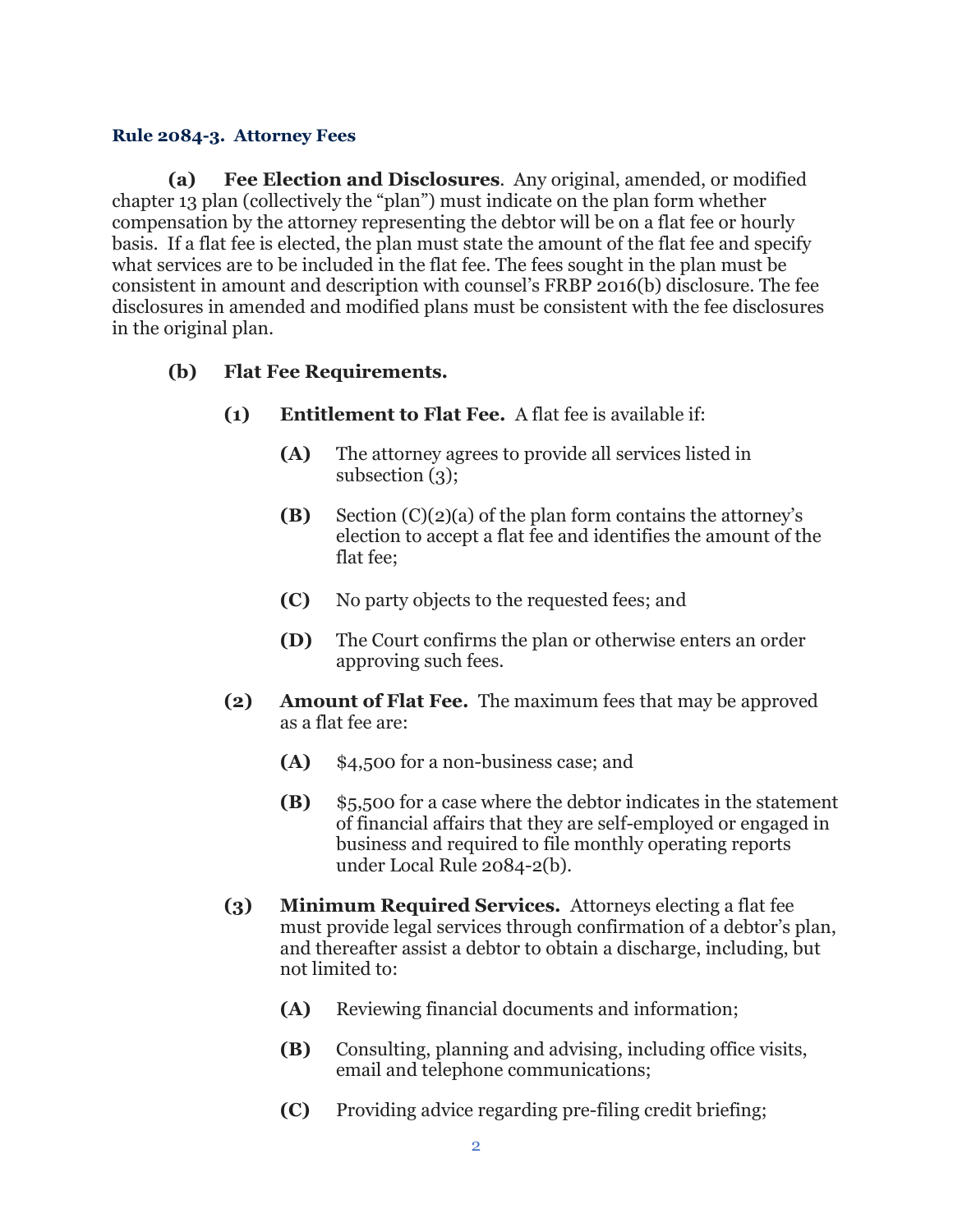- **(D)** Preparing/filing petition, schedules, statement of financial affairs, current monthly income, payment advice declaration, master mailing list, and declaration re: electronic filing;
- **(E)** Preparing/filing chapter 13 plan, plan analysis, and necessary amendments;
- **(F)** Preparing/filing bankruptcy notice in state court actions;
- **(G)** Appearing at §341 meeting of creditors and continued meetings;
- **(H)** Resolving non-adversary proceeding creditor objections and attending related hearings;
- **(I)** Reviewing and analyzing creditor claims for potential objections, and attending related hearings;
- **(J)** Objecting to proofs of claim;
- **(K)** Preparing/filing affidavit of no income regarding tax claims;
- **(L)** Notifying client of unfiled tax return claims, follow up with taxing authority;
- **(M)** Preparing proposed order confirming plan with cover letter to trustee addressing each issue numerically;
- **(N)** Preparing/filing motions to extend time;
- **(O)** Preparing/filing responses to pre-confirmation motions to dismiss;
- **(P)** Preparing/filing pre-confirmation stipulations to vacate a dismissal order;
- **(Q)** Responding to motions for stay relief, and attending related hearings;
- **(R)** Drafting and mailing any necessary correspondence;
- **(S)** Filing debtor changes of address;
- **(T)** Providing advice regarding filing post-filing education course certificate;
- **(U)** Providing advice regarding discharge eligibility certificate;
- **(V)** Amending schedules; and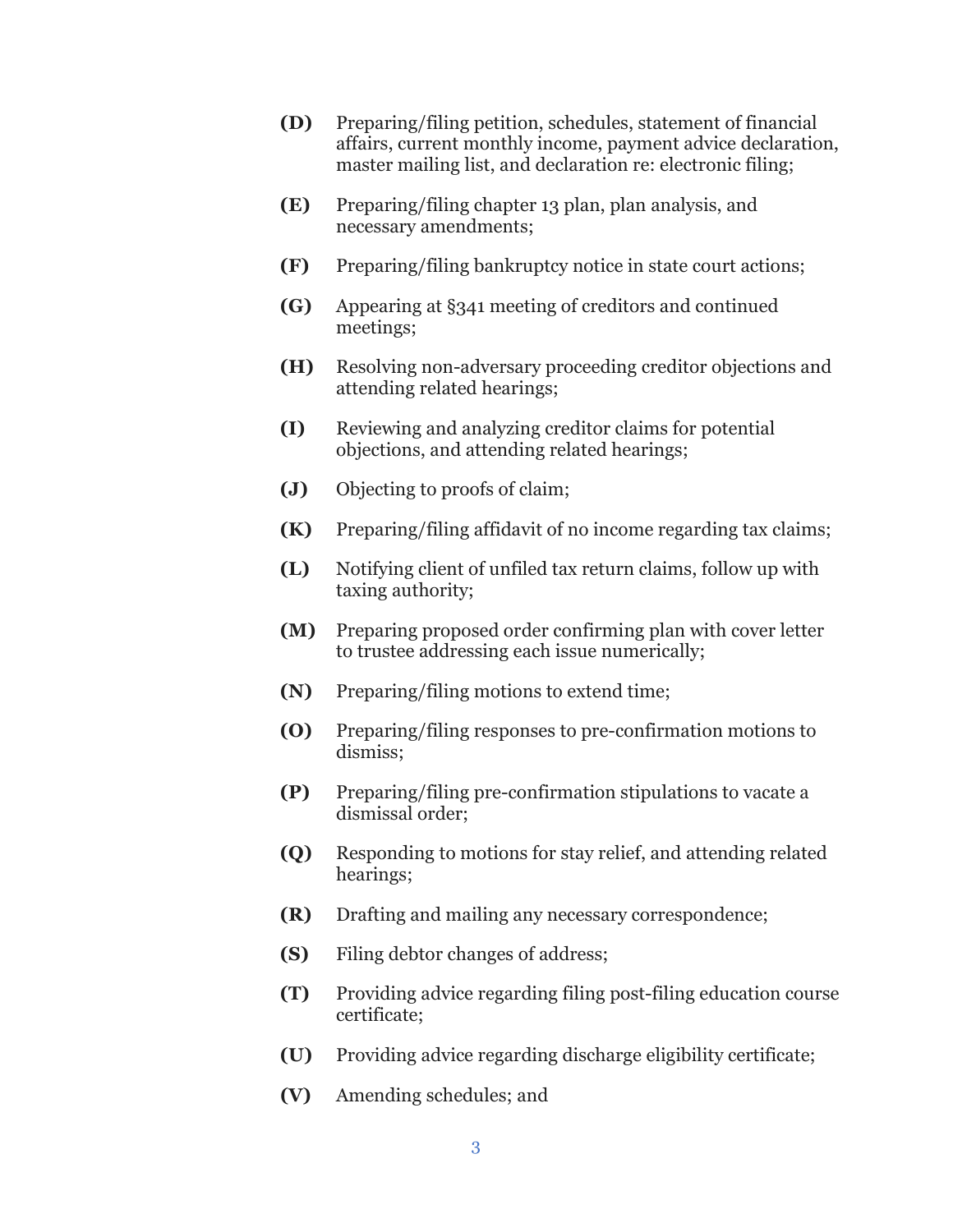**(W)** Filing business operating statements, if applicable.

**(c) Effect of Flat Fee Election**. Unless ordered otherwise, an attorney's election to accept a flat fee is irrevocable and the Court will not approve additional compensation for work necessary to confirm the initial or an amended plan or in cases where the Court confirms no plan. The flat fee election does not prohibit debtor's counsel from seeking additional flat fee or hourly compensation for services not mandated in subsection (b)(3).

#### **(d) Procedure for Seeking Approval of Pre-Confirmation Fees**.

- **(1) Flat Fees.** An attorney may elect to seek approval for flat fees in the order confirming the plan up to the amounts set forth in subsection (b)(2).
- **(2) Hourly Fees.** Unless a flat fee has been elected, an attorney must file a separate application for allowance of compensation and reimbursement of expenses in compliance with Code § 330 and FRBP 2016(a).

**(e) Procedure for Seeking Approval of Post-Confirmation Fees**. An attorney must file a separate application for allowance of compensation and reimbursement of expenses in compliance with Code § 330 and FRBP 2016(a) regardless of whether hourly or flat fees have been elected.

**(f) Payment of Attorney's Fees.** Unless ordered otherwise and except for pre-petition retainers, all fees must be paid through the plan.

**(g) Payment on Dismissal**. If no party objects to counsel's fees disclosed in the plan, reasonable fees may be awarded in the dismissal order or in a separate order lodged by debtor's counsel.

Notes 2022: LR was amended to clarify the procedure for applying for fees and to include the amount of the flat fee within the rule, rendering GO 17-2 moot.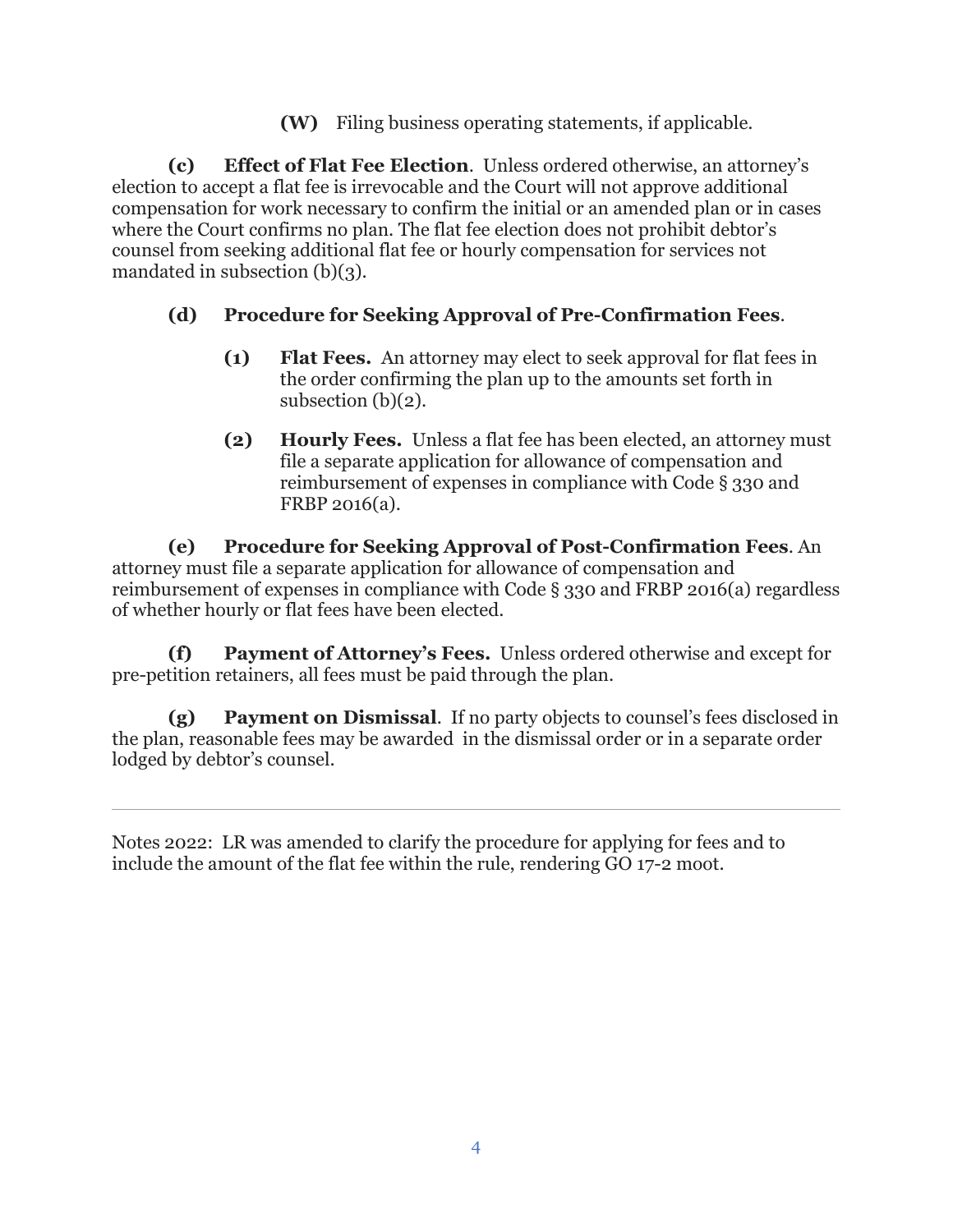#### <span id="page-8-0"></span>**Rule 2084-4. Plan**

**(a) Plan Requirements.** Local Form 2084-4 (Chapter 13 Plan) must be used for all original, amended, or modified plans. All sections of the plan must be completed, or if not applicable marked with N/A or NONE. The treatment of all known secured or priority creditors must be disclosed in the plan. Varying provisions must be specific and consistent with the Code, FRBP and Local Rules.

**(b) Defaulted Payments On Residential Real Property Obligations.** This subsection applies to all plans filed in this District when the debtor is in default of any obligations secured by residential real property.

- **(1) Conduit Payments**. Conduit payments must be made by the debtor to the trustee through the plan. A debtor may be excused from making conduit payments only by a Court order. The debtor may seek to be excused from conduit payments by:
	- **(A)** Obtaining a Court order after notice to the trustee and holder or servicer of the secured obligation; and
	- **(B)** Filing an amended or modified plan to eliminate future conduit payments, if necessary.

Notes 2022: The language of subsection (b) is updated to clarify that the conduit payment requirement applies to any obligation secured by residential real property, not just to mortgage obligations. This subsection is also amended to limit the notice required for motions to waive conduit payments. Other technical changes made.

#### <span id="page-8-1"></span>**Rule 3003-1. Setting Deadline for Filing Proofs of Claim or Equity Security Interests in Chapter 9 and Chapter 11 Cases**

**(a) By Motion.** A claims bar date may be requested and set by motion. The Court may enter an order setting the claims bar date without a hearing. The order must provide no less than 60 days' notice and conform to Local Form No. 3003-1 Order Setting Claims Bar Date. Service of the order must comply with FRBP 2002(a)(7).

**(b) By Order Setting Hearing on Disclosure Statement.** Unless a bar date has previously been set, a claims bar date order must conform to Local Form No. 3003-2 Order Setting Initial Hearing on Approval of Disclosure Statement. Service of the order must comply with FRBP 2002(b).

**(c) Subchapter V Cases.** In a case under Subchapter V of Chapter 11, unless otherwise ordered by the Court, a proof of claim is timely filed if it is filed:

> **(1)** By a creditor, other than a governmental unit, not later than 70 days after the order for relief; or,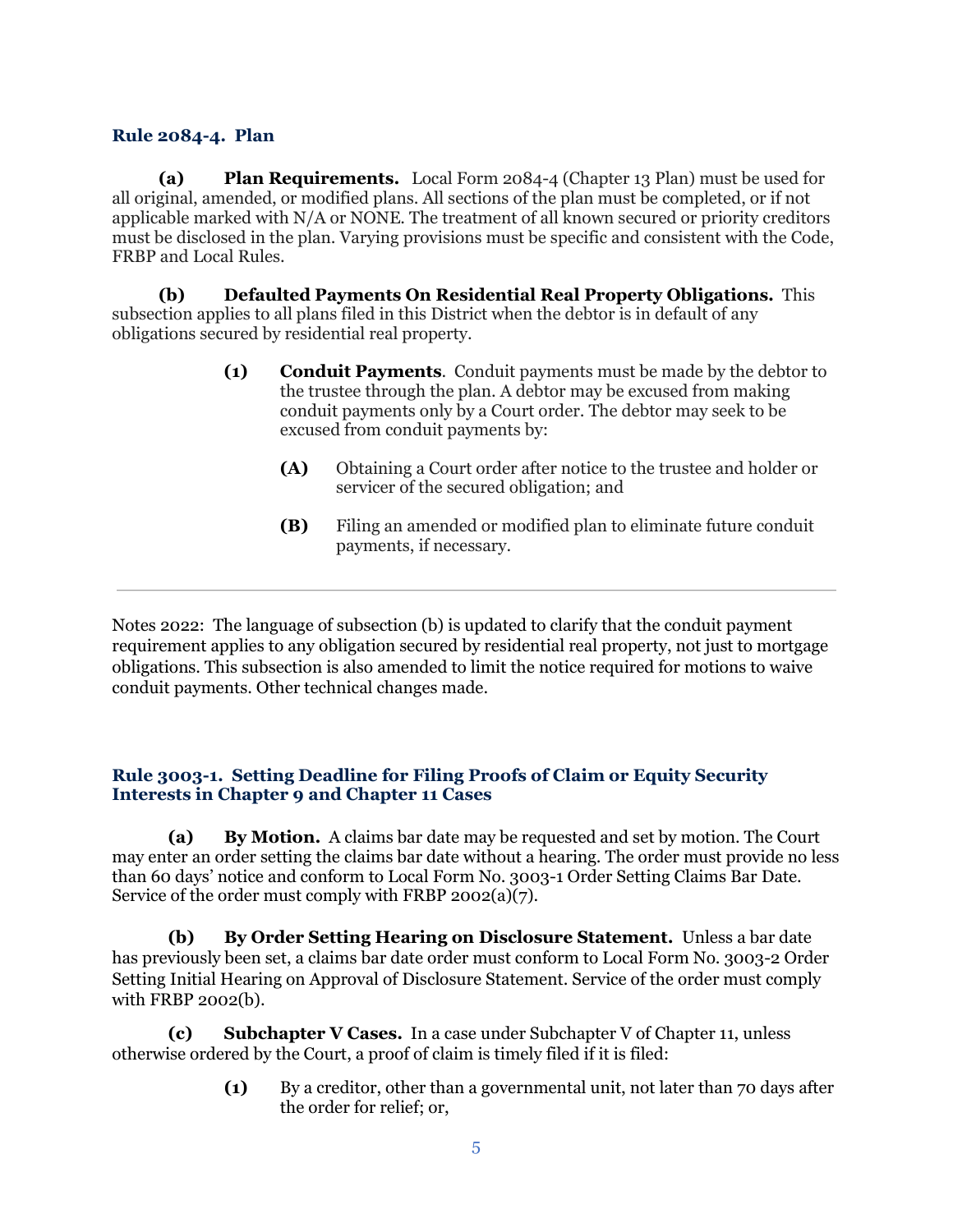**(2)** By a governmental unit, not later than 180 days after the order for relief.

Notes 2022: New subpart (c) added to establish a claim deadline in Subchapter V cases that is within 70 days after the bankruptcy filing date (180 days for creditors that are governmental units). These time periods are consistent with claim deadlines in Chapter 13 cases and were previously established by General Order 20-2.

#### <span id="page-9-0"></span>**Rule 3007-1. Claims - Objections**

 **(a) Requirements for Claim-Related Filings.** All objections must state a specific basis for disallowing the claim under Code § 502. Except for omnibus objections, the caption for any claim-related filing must identify the claim number and the name of the claimant as set forth in the official claims register.

 **(b) Notice of Bar Date to Respond to Objection.** A party filing an objection to a proof of claim that is not asserted as part of an adversary proceeding must give notice that: (1) the claimant has twenty-one (21) days from service of the objection to file and serve a response; and (2) if a response is not timely filed and served the Court may sustain the objection without further notice or hearing.

 **(c) Order Sustaining Objection.** If a response is not timely filed and served, the objecting party may file a certificate of service and of no objection and lodge an order granting the relief requested.

**(d) Hearing.** If a response is timely filed and served, the objecting party must obtain a hearing. Once a hearing is set, the objecting party must serve notice on the claimant and file a certificate of service.

Notes 2022: Subsection (a) is amended to clarify that filers of omnibus objections to claims are excepted from identifying the claim number and name of claimant in the caption. Other stylistic changes made to subsections (b) and (d).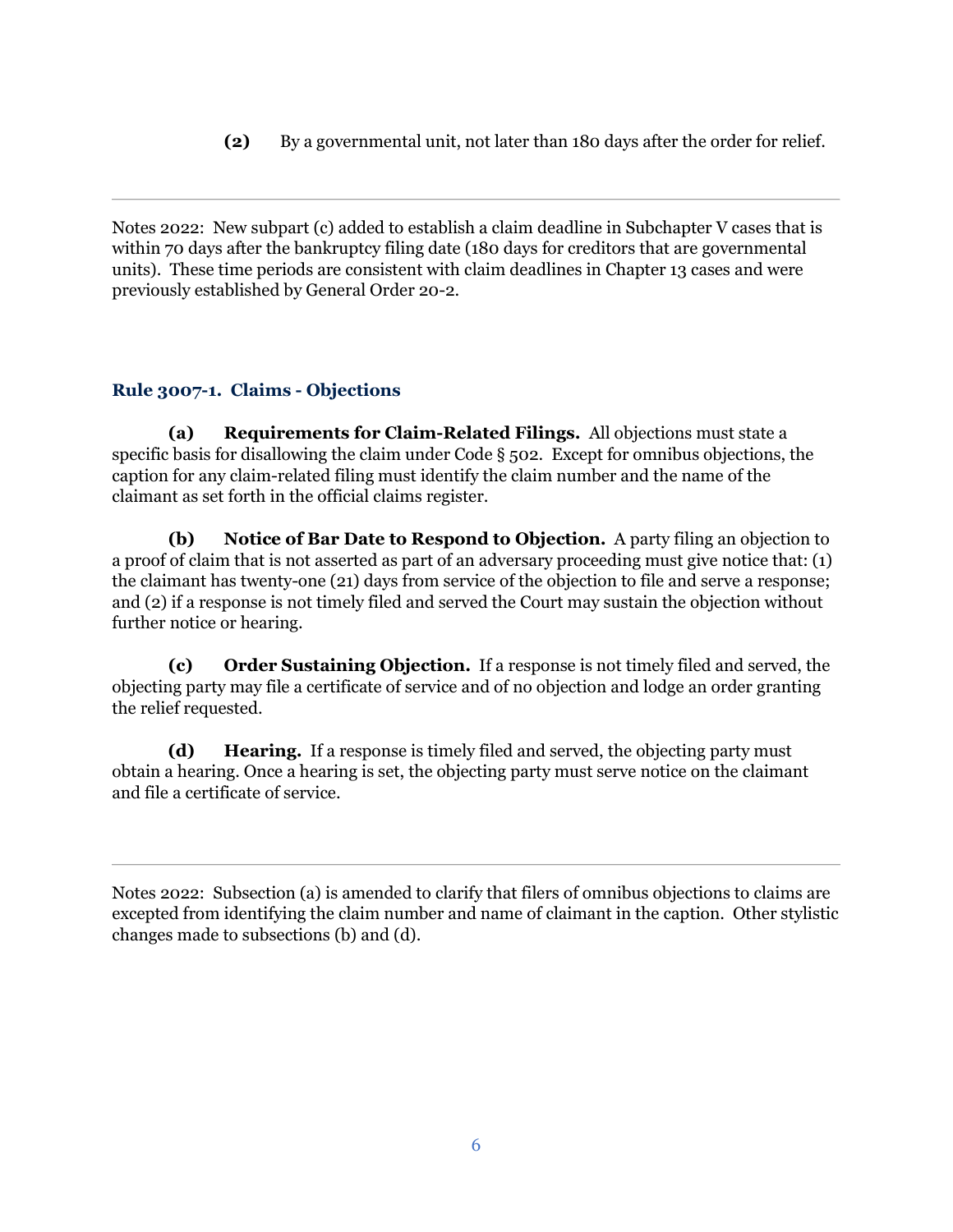#### <span id="page-10-0"></span>**Rule 4001-1. Automatic Stay - Relief From or Absence Of**

**(a) Form.** A motion or stipulation for relief from the automatic stay or a motion for an order confirming the termination or absence of a stay must be dual captioned and contain a brief description of the property, and the nature of the relief requested.

#### **(b) Service.**

- **(1) Motions; Stipulations.** A motion for stay relief or a stipulation for stay relief in lieu of a motion, the proposed form of order, and the notice required by subsection (c) must be promptly served by movant on:
	- **(A)** The debtor;
	- **(B)** The debtor's counsel;
	- **(C)** Any case trustee; and
	- **(D)** In a chapter 11 case, the twenty largest unsecured creditors listed by the debtor, or the unsecured creditors' committee and counsel for any committee appointed under the Code.
- **(2) Additional Notice.** Movant must promptly serve the notice required by subsection (c) on:
	- **(A)** Any other party known to movant to claim an interest in the property that is the subject of the motion or stipulation; and
	- **(B)** Any other person or entity required by law or the Court.

**(c) Notice of Motion or Stipulation.** Contemporaneous with the motion or stipulation, movant must file and serve notice providing the details of the motion or stipulation and that if no objection is filed and served within fourteen (14) days of service, the Court may approve the motion or stipulation.

**(d) Movant's Supporting Documents.** Each motion or stipulation shall be supported by legible copies of:

- **(1)** All documents that establish a valid, perfected security interest;
- **(2)** All documents that movant contends establish a lack of adequate protection or equity in the property, including appraisals or summaries, currently in movant's possession or control that will be relied on at the final hearing; and
- **(3)** Movant must disclose the date, time and place of any pending foreclosure or trustee sale.

**(e) Entry of Order.** If an objection to the motion or stipulation is not timely filed and served, the movant may file a certificate of service and of no objection and lodge an order granting the relief requested. The caption must contain a brief description of the property.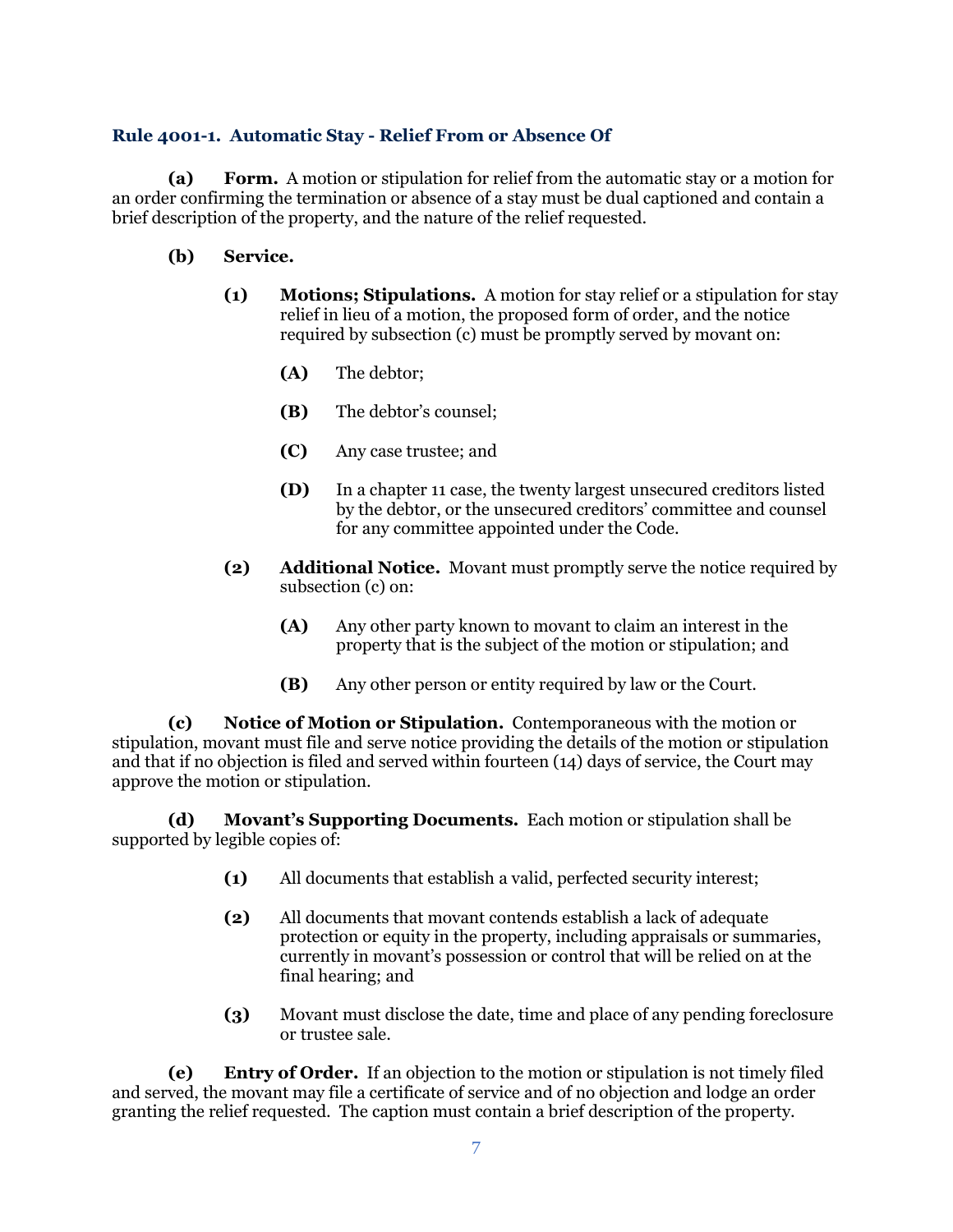**(f) Objection.** An objection to the motion or stipulation for relief must be supported by specific facts and legible copies of all documents that the objecting party contends establish adequate protection or equity in the property, including appraisals or summaries, currently in the objector's possession or control that will be relied on at the final hearing.

#### **(g) Objection Procedure.**

- **(1)** If an objection is timely filed and served, the movant must request a preliminary hearing, serve notice on the objector and file a certificate of service.
- **(2)** Relief may be granted or denied at the preliminary hearing if the parties' affidavits, declarations and supporting documentation fail to establish the existence of a material issue of fact that requires an evidentiary hearing.
- **(3)** If the movant obtains a hearing date that is more than thirty (30) days after making the request for relief, the movant will be deemed to have waived its rights under 11 U.S.C. § 362(e) until the conclusion of the preliminary hearing.

Notes 2022: Rule amended to remove former subsection (b) requiring a residential property pre-filing certification and to add section  $(g)(2)$  clarifying that the stay remains in effect without further court order until the conclusion of the preliminary hearing.

#### <span id="page-11-0"></span>**Rule 9013-1. Motion Practice**

For purposes of these Local Rules, a request for an order, including a motion, application or other request for relief (all of the foregoing will be referred to in this Local Rule as a "motion") are to be governed by the following requirements.

**(a) Motions.** All motions, unless made in open Court, must include a memorandum setting forth the supporting authorities.

**(b) Length of Motions and Memoranda.** Unless ordered otherwise, a motion, a response or reply and the supporting memoranda must not exceed fifteen (15) pages exclusive of attachments.

**(c) Response and Reply Times.** Unless ordered otherwise or as set forth in the Rules, the Local Rules, or the notice required by paragraph (j), the party responding to a motion will have fourteen (14) days after service within which to serve and file a response, and the moving party will have fourteen (14) days after service of the response to serve and file a reply.

**(d) Stipulations on Briefing.** Unless ordered otherwise, stipulations that purport to make the filing of a reply or other final memorandum due fewer than five (5) days before a hearing date will not be effective.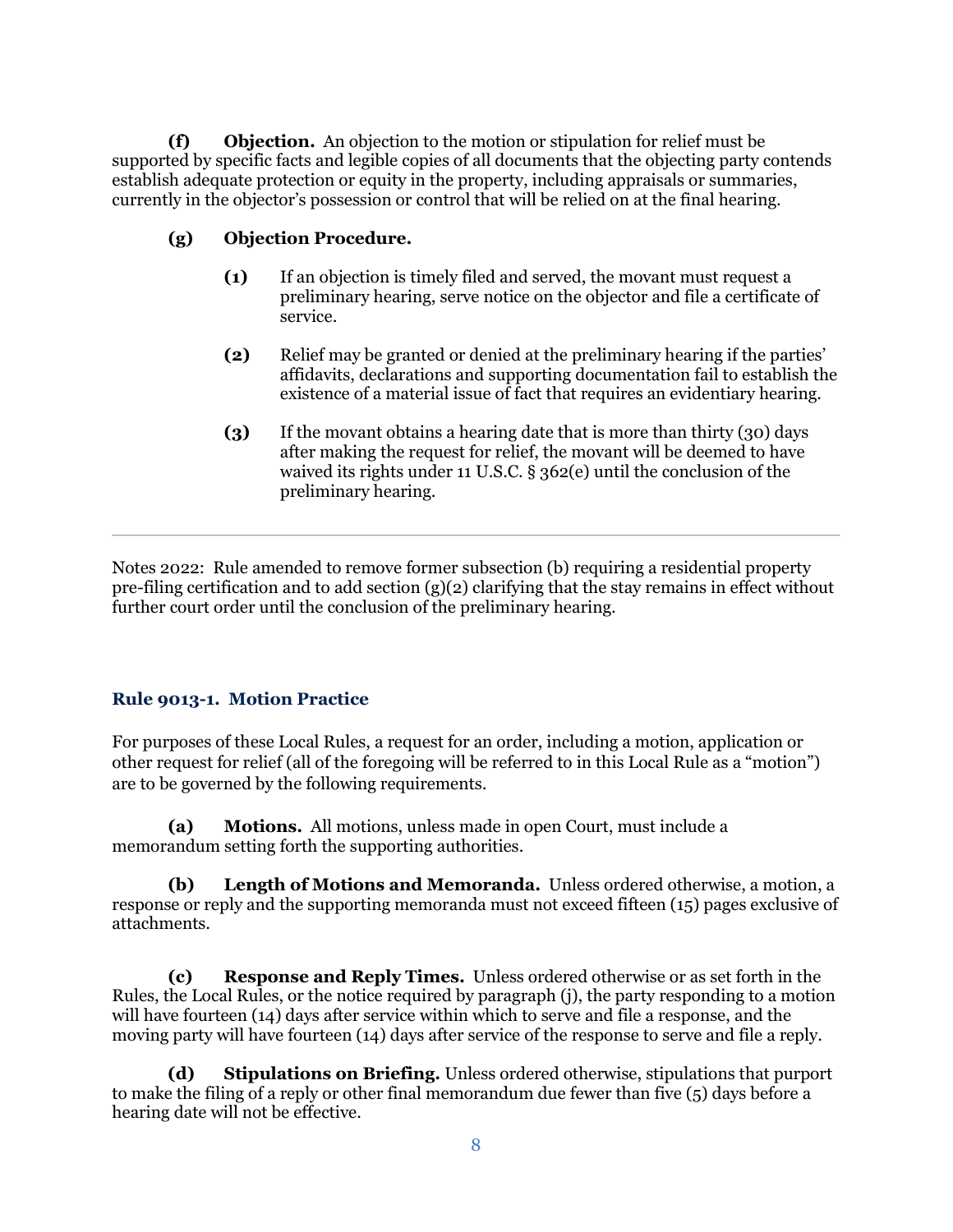**(e) Unopposed or Ex Parte Motions.** If the movant contends that the motion is unopposed or should be granted on an ex parte basis, the motion must state why it may be granted without notice and must be accompanied by a form of order. The following nonexclusive list of motions may be filed on an ex parte basis. Other motions may be filed on an ex parte basis if authorized by the Court.

- **(1)** Motions for 2004 examinations;
- **(2)** Applications to approve estate professionals;
- **(3)** Motions to exceed the page limit (must include explanation and how many pages are necessary);
- **(4)** Motions to set bar date for filing claims;
- **(5)** Motion to pay filing fee in installments;
- **(6)** Motion to continue hearing, with statement of whether opposing counsel consented, and if not, the reason consent was not obtained;
- **(7)** Motion to delay discharge;
- **(8)** Motion to appear pro hac vice;
- **(9)** Motion to reopen a case; and
- **(10)** Trustee's motion to defer filing fee.

**(f) Discovery Disputes – Required Request for Informal Conference.**  After personal consultation and a sincere effort to resolve a discovery dispute that cannot be resolved without Court intervention, the parties must promptly call chambers and await further instruction before filing a discovery related motion. Instructions for contacting chambers are set forth on the Judge's Procedures page of the Arizona Bankruptcy Court website located at [www.azb.uscourts.gov](http://www.azb.uscourts.gov/). "Personal consultation" means a face-to-face meeting or phone discussion, in addition to emails, voicemails, and texts.

**(g) Motions to Compel.** When the Court has authorized the filing of a motion for an order compelling discovery, the moving party must set forth the following in separate, distinct, numbered paragraphs:

> **(1)** The questions propounded, the interrogatory submitted, the designation requested or the inspection requested;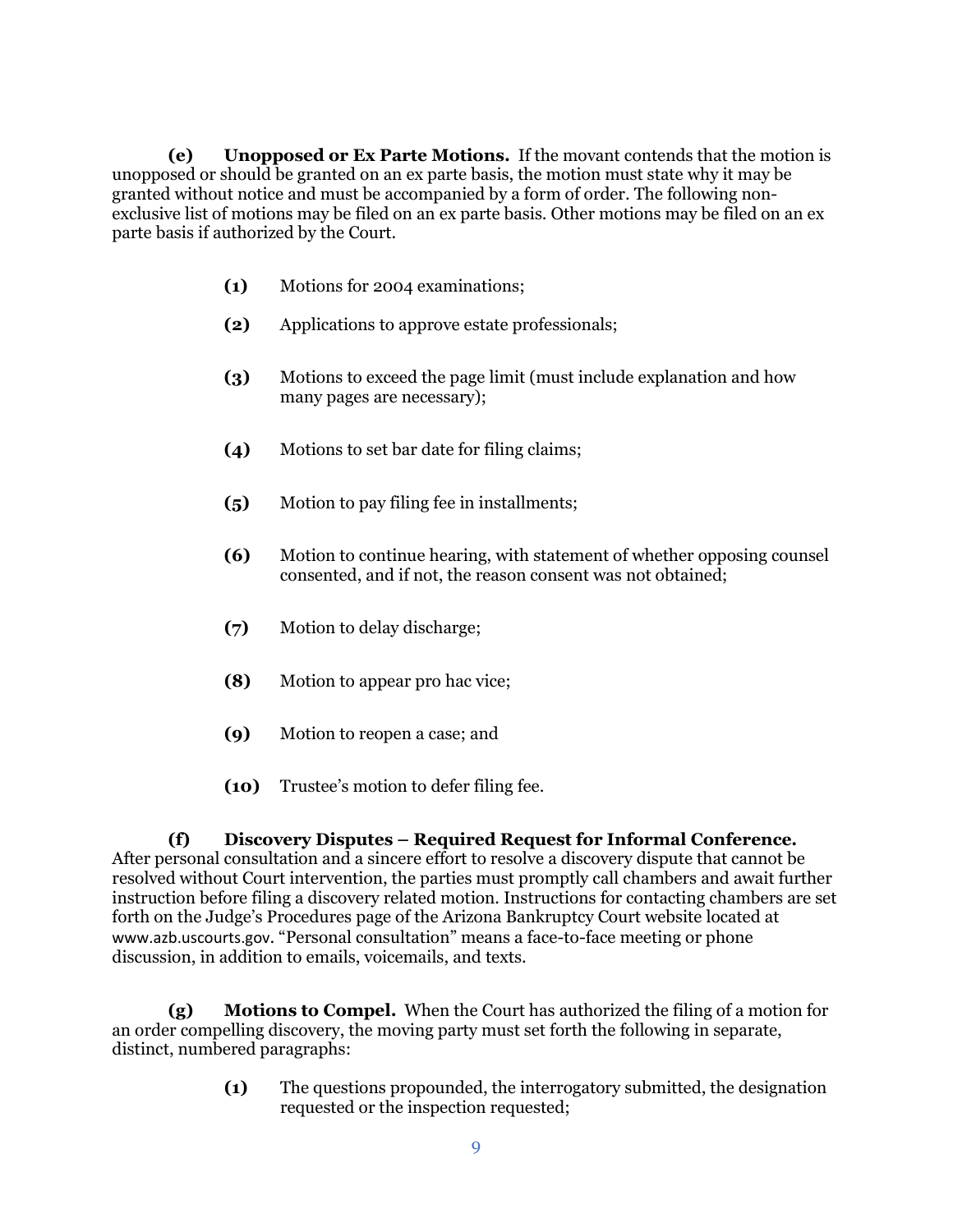- **(2)** The answer, designation or response received; and
- **(3)** The reason(s) why the answer, designation or response is deficient.

**(h) Motions for Summary Judgment.** Any motion for summary judgment must set forth separately from the memorandum of law the specific facts on which the moving party relies. The specific facts must be set forth in serial fashion, not in narrative form. For each fact, the statement must refer to a specific part of the record where the fact may be found (e.g., affidavit, deposition, discovery responses, etc.). A failure to submit a separate statement of facts in this form may constitute grounds for the denial of the motion.

- **(1)** Any party opposing summary judgment must comply with the foregoing in setting forth the specific facts relied on in opposing the motion or that otherwise establish that a genuine issue of material fact exists that precludes summary judgment.
- **(2)** In the alternative, if the parties agree that no genuine issue of material fact exists, they must jointly file a statement of stipulated facts. For stipulated facts, the parties may state that their stipulations are entered into only for the purposes of the motion for summary judgment and are not to be otherwise binding.
- **(3)** Unless ordered otherwise, the party opposing or responding to a motion for summary judgment will have thirty (30) days after service within which to serve and file a response and the moving party will have fourteen (14) days after service of the response to serve and file a reply.

**(i) Accelerated Hearings.** Motions to accelerate hearings or reduce notice periods are governed by the following requirements:

- **(1)** The moving party must notify any opposing parties and must serve the pleadings at the earliest possible time and by the most expeditious means;
- **(2)** The request for relief must be a separate motion and bear a caption such as "Motion for Accelerated Hearing" or "Motion to Reduce Notice Period." A proposed order granting the relief requested must be lodged with the motion; and
- **(3)** The motion must contain:
	- **(A)** The telephone numbers, fax numbers, email addresses and office addresses of the attorneys for the opposing parties;
	- **(B)** Facts showing the existence and nature of the claimed emergency;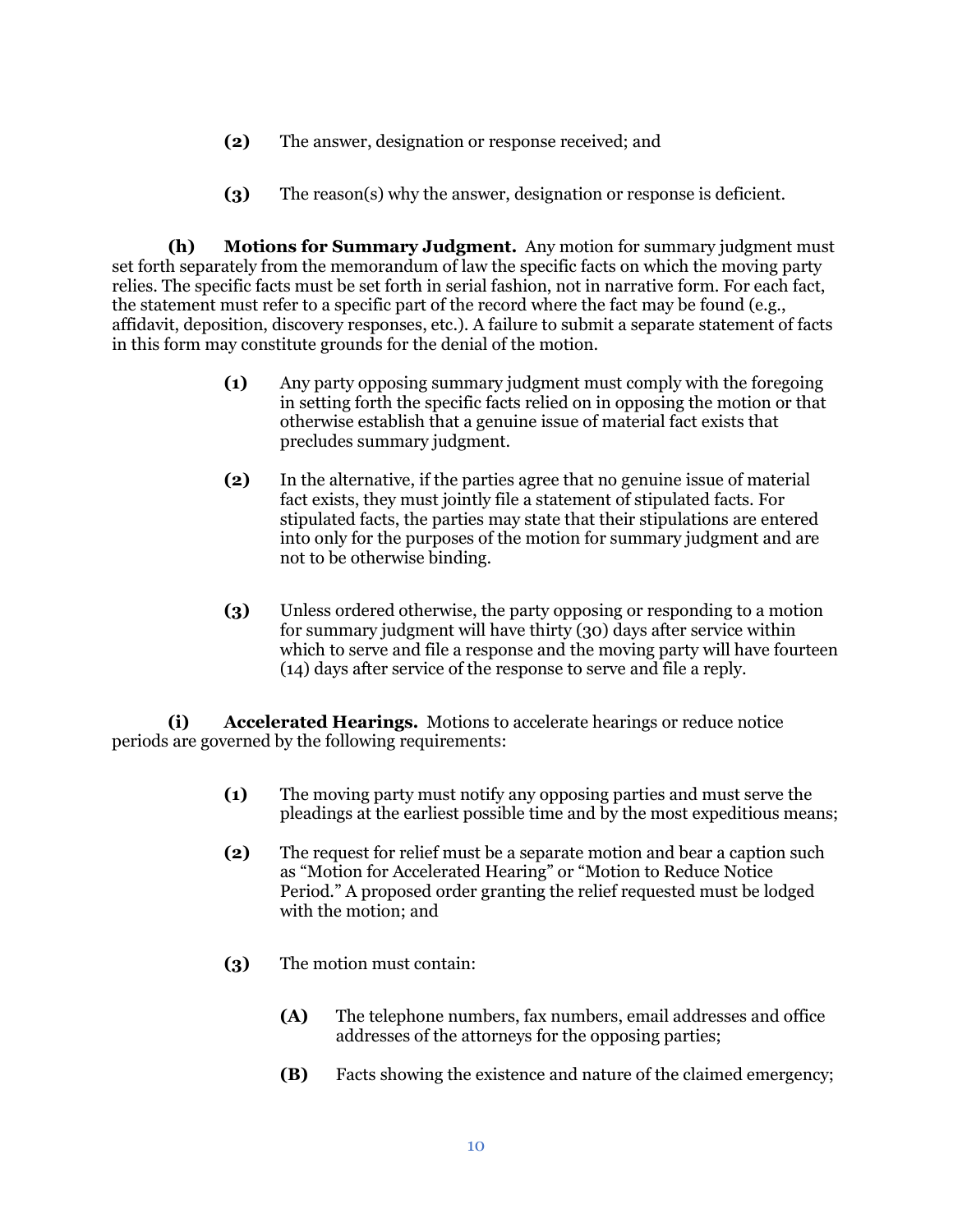- **(C)** The date by which the hearing is needed and why; and
- **(D)** When and how counsel for the opposing parties were notified and whether they have been served with the motion, or, if not notified and served, why that was not done.

**(j) Motions for Continuance or Extensions of Time.** Requests for continuance of hearings or extensions of time about briefing schedules or other matters must state whether any other party objects to the request, or why the moving party has been unable to determine the other party's position.

**(k) Notice for Motion Requiring a Hearing.** For any motion that requires a hearing, the moving party must obtain and provide notice of the date, time and location of the hearing to all interested parties along with the following information:

- **(1)** The details of the relief requested, the deadline for any response or objection, and the requirement that any response or objection be filed with the Court and served on the moving party; and
- **(2)** That the Court may vacate the hearing and grant the relief requested if no timely objection is served and filed.

The moving party must serve the notice as required by the Rules, Local Rules, or Court order and file a certificate or affidavit of service.

#### **(l) Relief Possible on 21-Day Bar Date Notice.**

- **(1)** In addition to the bar date procedures established by these Local Rules, unless ordered otherwise, the moving party may use a 21-day bar date notice for:
	- **(A)** Motions to approve § 363 sales other than real property, and other than under Code  $\S$  363(h);
	- **(B)** Motions to approve compromises and settlements under FRBP 9019;
	- **(C)** Applications for professional fees;
	- **(D)** Objections to exemptions claimed by the debtor;
	- **(E)** Motions by debtors to sell or refinance homestead property;
	- **(F)** Motions to extend time to assume or reject an unexpired lease or an executory contract except as required by Code  $\S 365(d)(4)$ ; and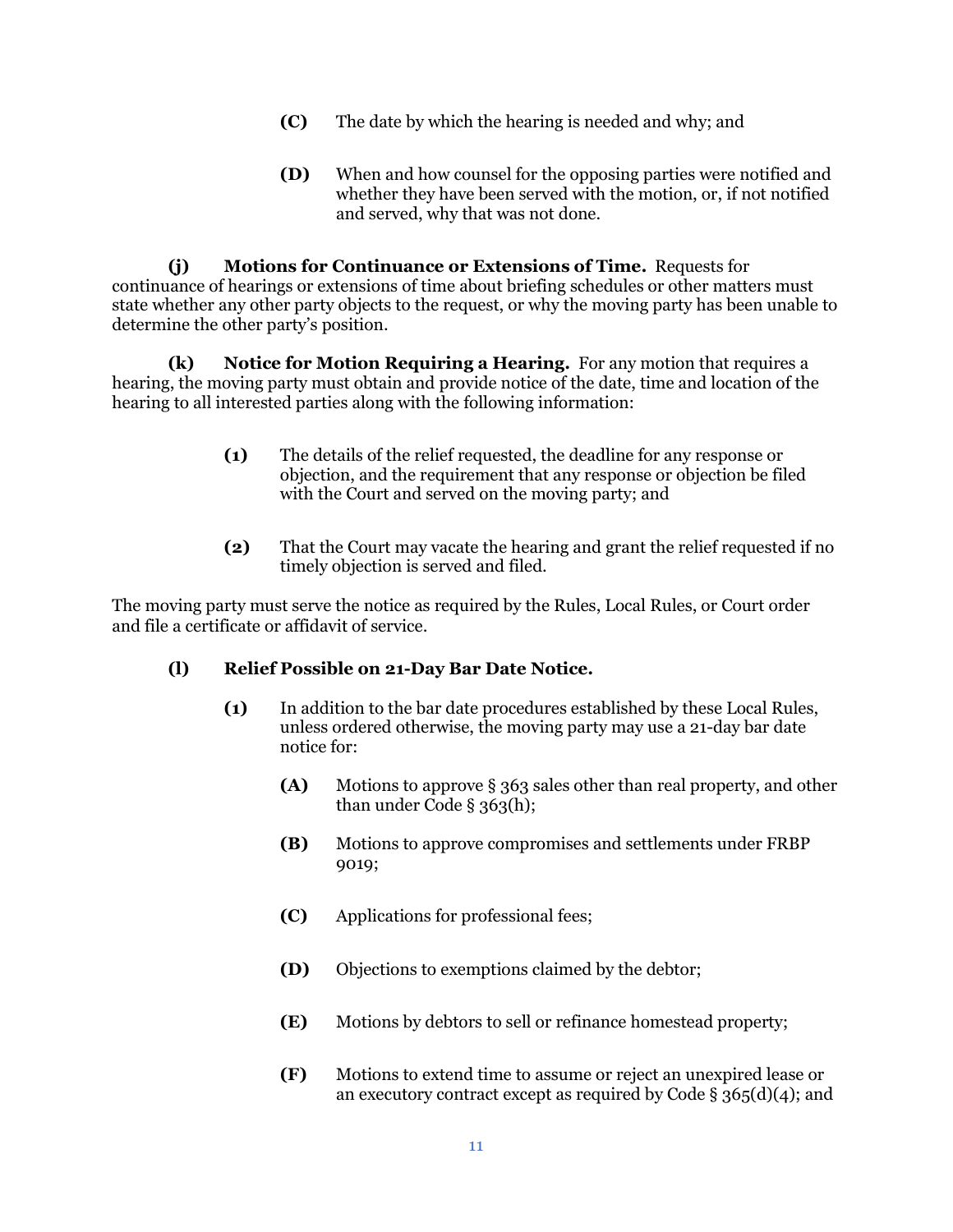- **(G)** Motions by debtors to avoid liens.
- **(2)** All motions and applications using the negative notice process must comply with LR 2002-2.
- **(3)** If an objection is filed or received, the moving party must obtain a hearing and serve notice of the date, time and location of the hearing, and file a certificate of service.

Notes 2022: New subparagraph (d) is intended to clarify that a briefing schedule agreed to by the parties will not bind the Court if the final brief is due less than five days before a hearing on the motion. With this subparagraph the Court seeks to ensure it has sufficient time to read and analyze the final brief. Further amended to require a request to exceed page limits to state how many pages are necessary

#### <span id="page-15-0"></span>**Rule 9029-1. Local Rules Advisory Committee**

**(a) Advisory Committee; Appointment**. The Chief Bankruptcy Judge will appoint members of a Local Rules of Bankruptcy Procedure Advisory Committee (the "Committee") to serve such terms as the Chief Judge designates, along with a Bankruptcy Judge to serve as Committee Chair.

**(b) Responsibilities**. The Committee shall make reports and recommendations to the Court on the following matters:

> (1) consistency with the United States Constitution, Acts of Congress, FRBP, and General Orders of the Court; and

(2) proposed amendments to the Local Rules.

#### **(c) Procedures.**

**(1) Submitting Proposals**. Any person or organization may propose amendments to the Local Rules by submitting them online on the Court website at https://azb.uscourts.gov/lrc or sending them by email to local\_rules@azb.uscourts.gov. Proposals submitted by August 31 will become effective on December 1 of the following year, if adopted.

**(2) Initial Consideration**. The Chair will convene the Committee's first meeting each September. The Committee will review proposals for rejection, deferral, or recommendation to the Court for consideration. The Chair will assign drafting responsibility to a Committee member of those proposals being recommended to the Court. The Committee will forward the final proposed amendments to the Court by March 31. The Court will decide whether to approve the proposed amendments for circulation to the bar and the public by May 30.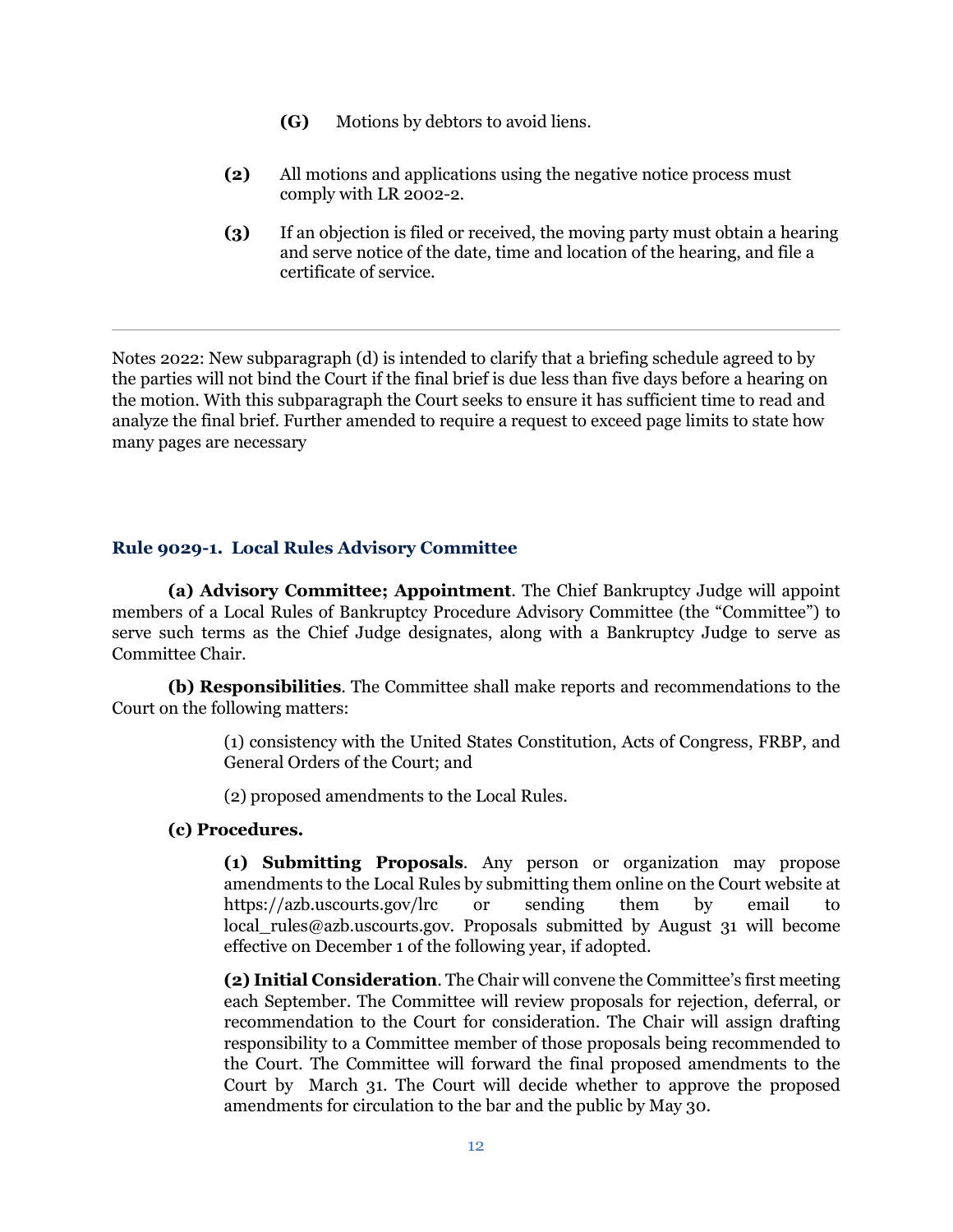**(3) Public Comment**. The Court will distribute approved proposed amendments to the State Bar of Arizona and post them on the Court's website. The bar and the public may submit comments until July 30 either online on the Court website or to the Clerk, marked to the attention of the Committee. The Committee will forward the comments, an evaluation of the comments, and the final proposed amendments to the Court by September 7.

**(4) Final Adoption**. The Court will adopt, modify, or reject the final proposed amendments by October 31. Amendments are effective as to all cases filed on or after December 1 of the year in which the amendments are adopted and may apply to pending cases to the extent it is practical and fair.

**(5) Altering Timing and Procedure**. For cause, the Court may alter the timing or procedures in this Local Rule.

**(d) Emergency Amendments**. When the Court or the Committee determine there is an immediate need to implement an amendment, including a technical, clarifying, or conforming amendment, the Court may adopt it without prior comment by the bar or the public. Amendments adopted under this subsection will later be circulated to the bar and the public for comment and reevaluated by the Committee and the Court under the above deadlines.

Notes 2022: This new LR establishes an annual cycle for amendments, lends structure to the process, and helps ensure that the LR are current.

#### <span id="page-16-0"></span>**Rule 9076-1. Electronic Service**

**(a) Notice of Electronic Filing (NEF) Constitutes Service on Registered CM/ECF Users**. Registration as an ECF user constitutes consent to electronic service under FRCP 5. Receipt of the NEF constitutes service on a registered CM/ECF user who has electronically filed a document in the case. The filer must provide non-registered users with notice of the filing by other means in accordance with the FRBP.

**(b) NEF Does Not Constitute Service**. Electronic transmission of a NEF does not constitute service or notice of certain initiating documents. A filer must serve by handdelivery, courier, mail, or email (if the party has consented to email service) the following documents:

- **(1)** Service of a summons and involuntary petition under FRBP 1010;
- **(2)** Service of a summons and complaint under FRBP 7004;
- **(3)** Service of papers that commence a contested matter under FRBP 9014, e.g., a motion for stay relief or objection to claim;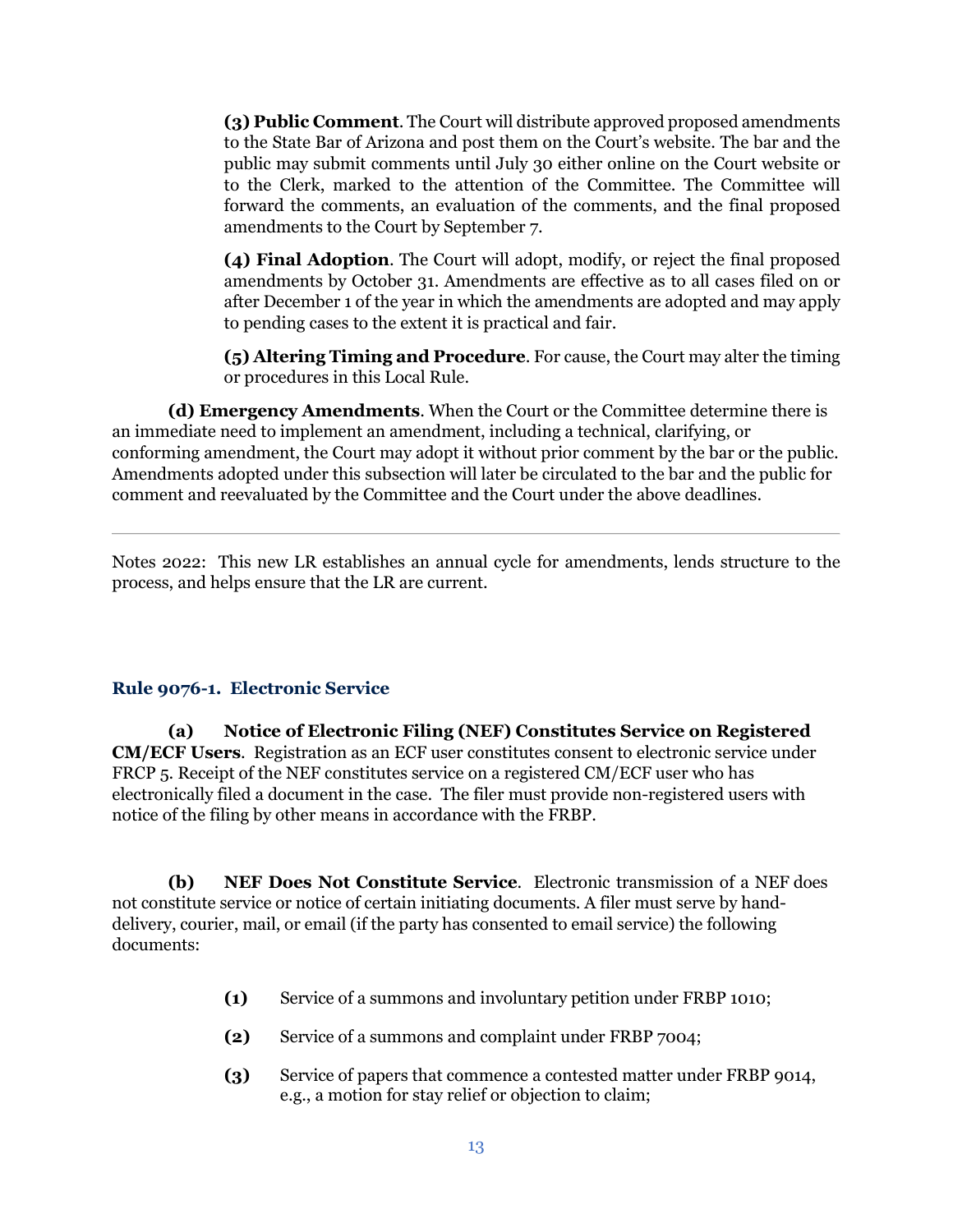- **(4)** Service of a subpoena under FRBP 9016;
- **(5)** Service of notice of a claim objection required by Local Rule 3007-1(b); and
- **(6)** Where conventional service is otherwise required under the FRCP, FRBP, LRs, or by court order.

Notes 2022: Subsection (b)(5) is amended to include objections to proofs of claim.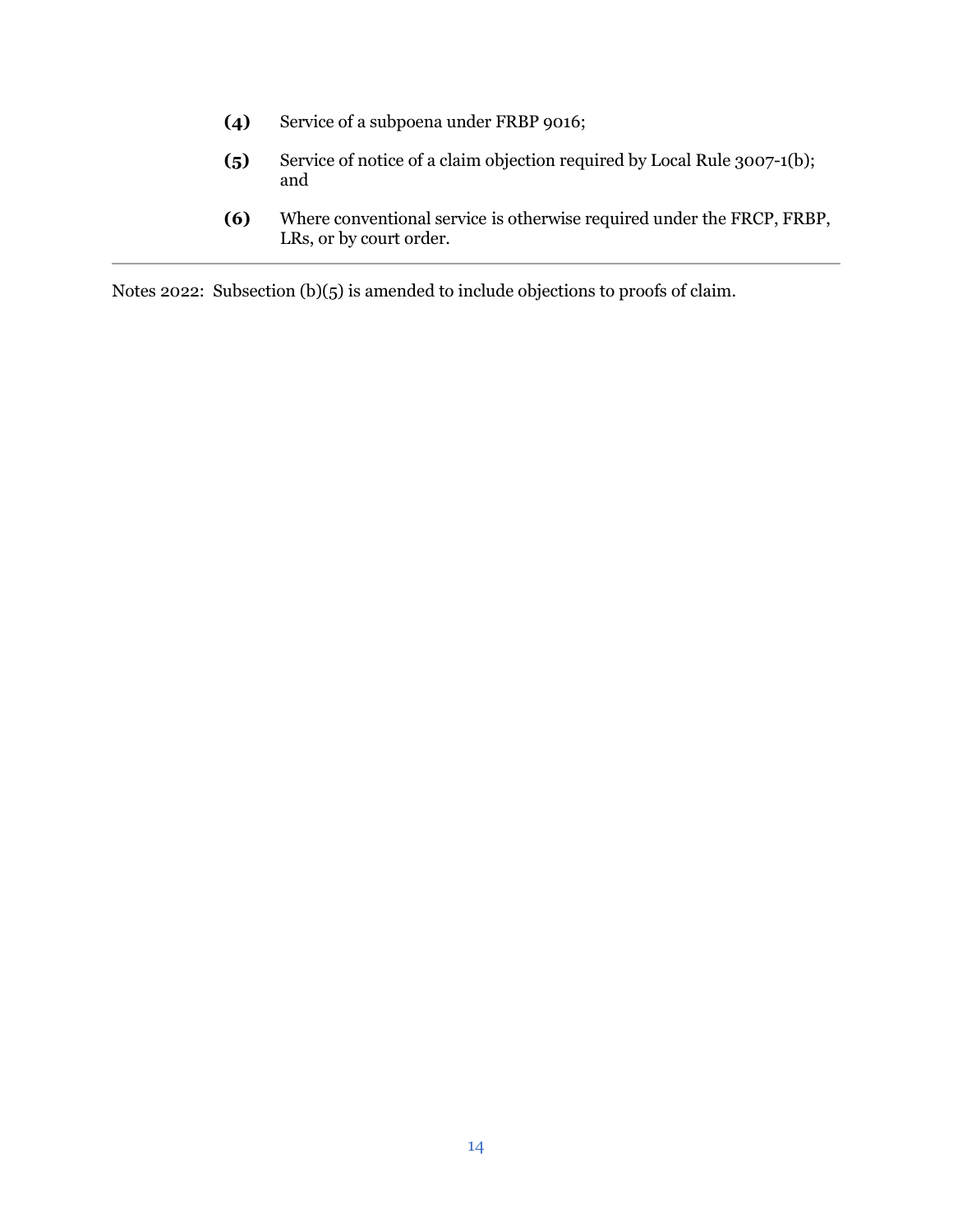## **CHAPTER 7 DEBTOR DOCUMENT CHECKLIST**

<span id="page-18-0"></span>**DEBTOR(S) NAME(S):\_\_\_\_\_\_\_\_\_\_\_\_\_\_\_\_\_\_\_\_\_\_\_\_\_\_\_\_\_\_\_\_\_\_\_\_\_\_\_\_\_\_\_\_\_\_\_\_\_\_\_\_\_\_**

**CASE NUMBER:\_\_\_\_\_\_\_\_\_\_\_\_\_\_\_\_\_ MEETING OF CREDITORS/341HEARING DATE:\_\_\_\_\_\_\_** 

**The following documents must be sent to your Chapter 7 trustee. Unless the Chapter 7 trustee requests otherwise, this completed form and the requested documents shall be sent via U.S. Mail, postmarked no later than 14 days before the Meeting of Creditors/341 Hearing Date. For any unavailable document, provide a written explanation regarding your efforts to obtain copies of the document.**

**If represented by an attorney, all debtors should discuss their responses with their attorneys before sending to the trustee.**

**UNLESS INDICATED, PROVIDE COPIES ONLY (DOCUMENTS WILL NOT BE RETURNED)**

|  | 1. | <b>ORIGINAL</b> completed and signed Chapter 7 Debtor Questionnaire<br>(attached).                                                                                                                                                                                                                                                                                                                                                                                                                                                                                                                                                                                                                                   |
|--|----|----------------------------------------------------------------------------------------------------------------------------------------------------------------------------------------------------------------------------------------------------------------------------------------------------------------------------------------------------------------------------------------------------------------------------------------------------------------------------------------------------------------------------------------------------------------------------------------------------------------------------------------------------------------------------------------------------------------------|
|  | 2. | <b>ORIGINAL</b> completed "Domestic Support Form" (attached).                                                                                                                                                                                                                                                                                                                                                                                                                                                                                                                                                                                                                                                        |
|  | 3. | If your Meeting of Creditors/341 Hearing is being conducted by telephone or<br>video conference, ORIGINAL completed Declaration (attached) with legible<br>copies of your valid photo identification and proof of Social Security Number<br>(color copies of your photo identification are preferred).                                                                                                                                                                                                                                                                                                                                                                                                               |
|  | 4. | Two most recently filed tax returns, both federal and state.                                                                                                                                                                                                                                                                                                                                                                                                                                                                                                                                                                                                                                                         |
|  | 5. | Tax returns (both federal and state) for the tax year that includes the date of<br>your bankruptcy filing when they have been filed with the appropriate taxing<br>authorities.                                                                                                                                                                                                                                                                                                                                                                                                                                                                                                                                      |
|  | 6. | Statements for every FINANCIAL ACCOUNT held in your name, or on your<br>behalf, for the three (3) complete months before the date of your bankruptcy<br>filing, and the statement(s) that cover the date of your bankruptcy filing (four<br>months total). FINANCIAL ACCOUNT includes bank accounts, credit union<br>accounts, prepaid debit card accounts, cash app accounts, money market<br>accounts, brokerage accounts, and any other deposit or investment<br>accounts. If statements are issued only on a quarterly basis, please provide<br>the most recent statement(s) that you received before the date of your<br>bankruptcy filing and the statement that covers the date of your bankruptcy<br>filing. |
|  | 7. | Statements for every retirement account held in your name, or on your<br>behalf, for the three (3) complete months before the date of your bankruptcy<br>filing, and the statement(s) that cover the date of your bankruptcy filing (four                                                                                                                                                                                                                                                                                                                                                                                                                                                                            |

**N/A Enclosed** (please mark a box for each item)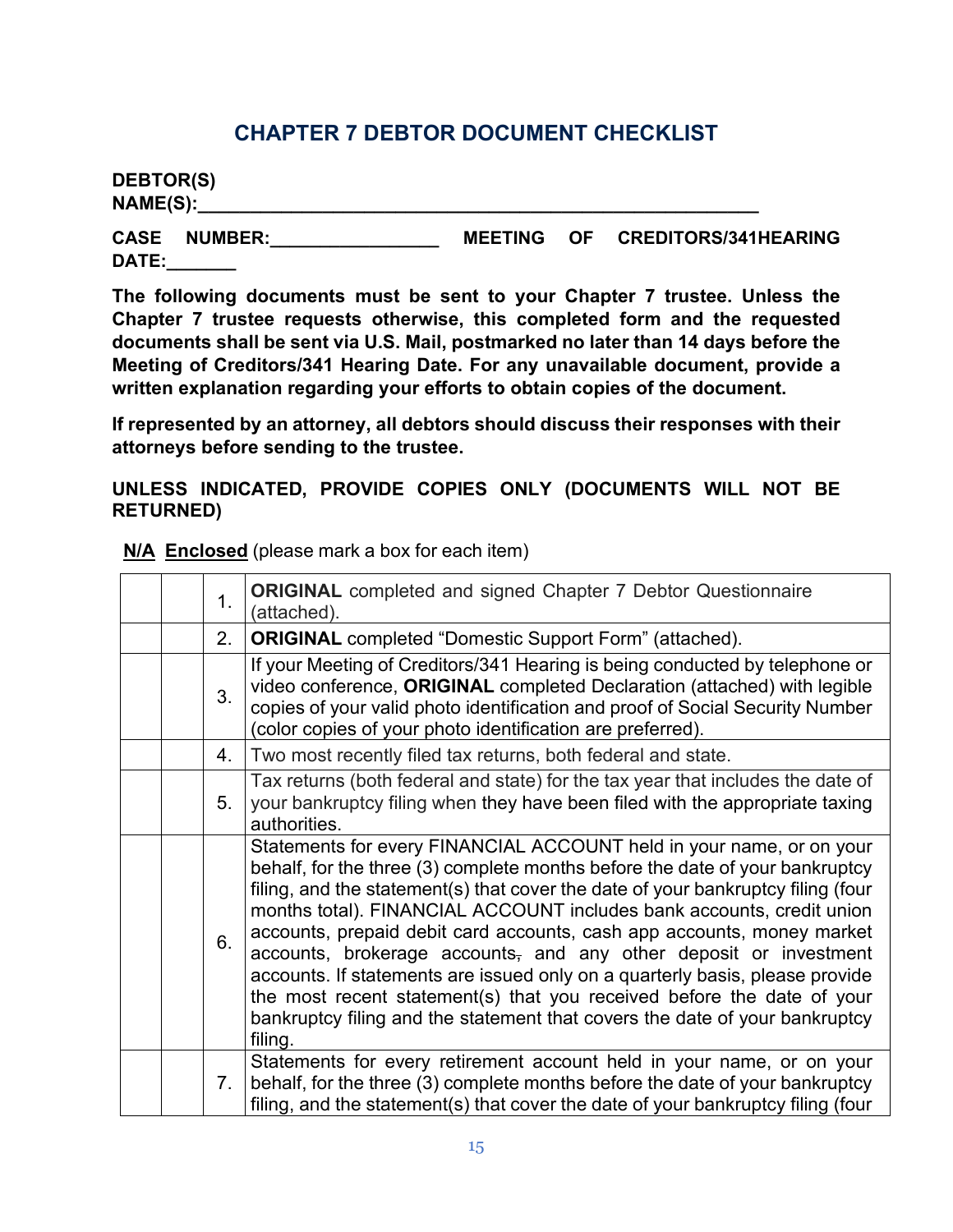|  |      | months total). If statements are issued only on a quarterly or annual basis,<br>please provide the most recent statement(s) that you received before the<br>date of your bankruptcy filing.                                                                                                                                                                                       |
|--|------|-----------------------------------------------------------------------------------------------------------------------------------------------------------------------------------------------------------------------------------------------------------------------------------------------------------------------------------------------------------------------------------|
|  | 8.   | Most recent statement for all whole life insurance policies and annuities that<br>you own.                                                                                                                                                                                                                                                                                        |
|  | 9.   | Pay stubs or other income verification covering the pay periods before and<br>immediately following the date of your bankruptcy filing.                                                                                                                                                                                                                                           |
|  | 10.  | Most recent loan statement for any loan secured by real property held in<br>your name or on your behalf.                                                                                                                                                                                                                                                                          |
|  | 11.  | If you are making payments on a car loan (including a title loan or registration<br>loan), the most recent statement for the loan.                                                                                                                                                                                                                                                |
|  | 12.1 | Certificates of Title for all vehicles (copies only). If you do not have the<br>Certificates of Title, please provide either (i) a print-out of a motor vehicle<br>record or title status obtained from the Motor Vehicle Department (either in<br>person or online) showing the title issuance date or (ii) a copy of your vehicle<br>registration, showing the full VIN number. |
|  |      | A Vehicle Title Status can be obtained for FREE at www.azmvdnow.gov                                                                                                                                                                                                                                                                                                               |
|  |      | If you have been divorced within the past two years, a copy of your divorce<br>13. decree and/or property settlement agreement.                                                                                                                                                                                                                                                   |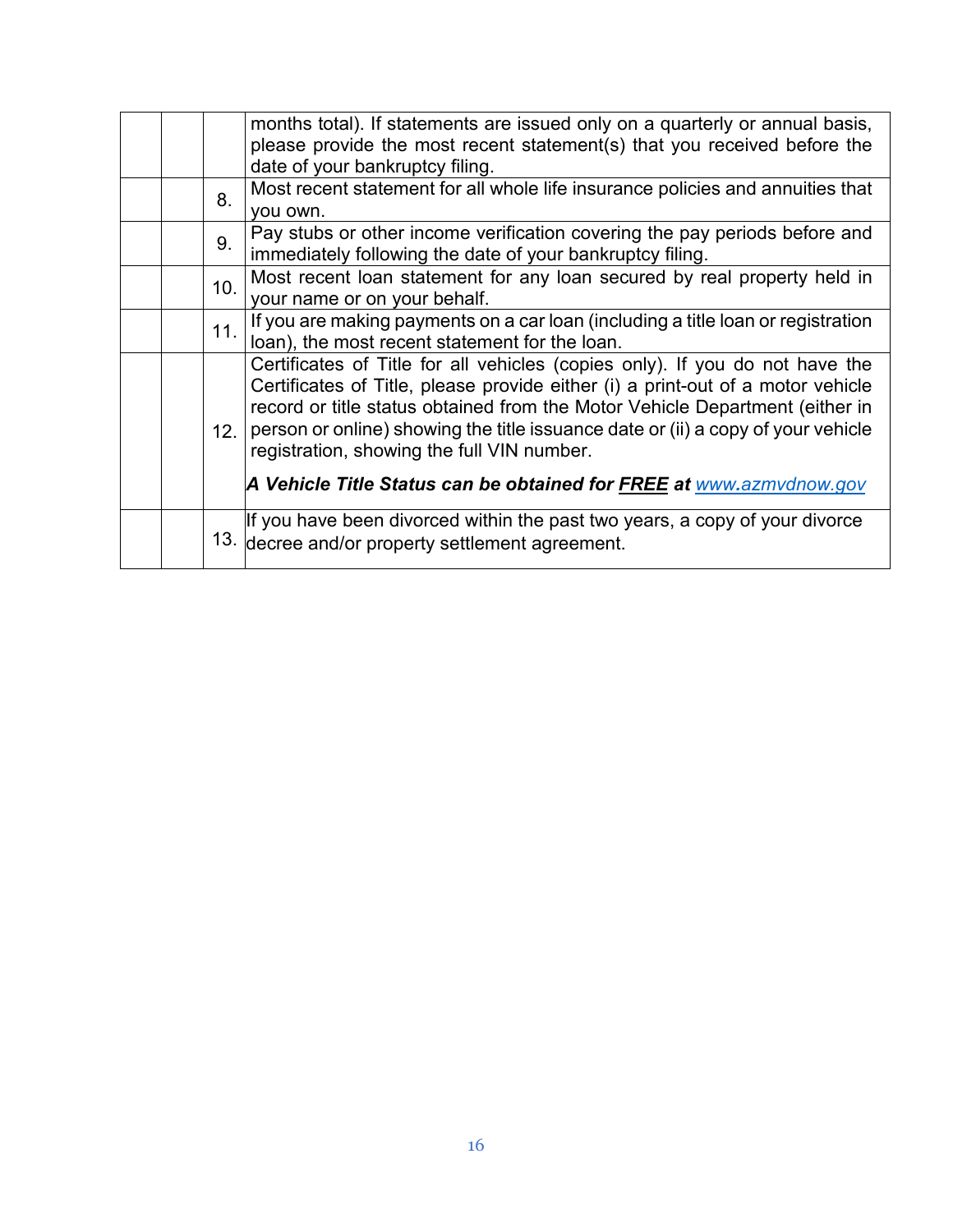## **CHAPTER 7 DEBTOR QUESTIONNAIRE**

<span id="page-20-0"></span>**All debtors must complete this Questionnaire and send it to their Chapter 7 trustee. Unless the Chapter 7 trustee requests otherwise, the completed Questionnaire shall be sent via U.S. Mail, postmarked no later than 14 days before the date set for the Meeting of Creditors/341 Hearing Date. If represented by an attorney, debtors should discuss their responses with their attorneys prior to sending their competed questionnaire to the Chapter 7 trustee.**

| <b>DEBTOR 1 NAME:</b>                 |                                                                                                                                               |
|---------------------------------------|-----------------------------------------------------------------------------------------------------------------------------------------------|
|                                       |                                                                                                                                               |
|                                       |                                                                                                                                               |
| <b>DEBTOR 2 NAME</b> (if applicable): | <u> 1989 - Johann Barbara, martin amerikan basar dan berasal dan berasal dalam basar dalam basar dalam basar dala</u>                         |
|                                       |                                                                                                                                               |
|                                       | Email: 2008. 2009. 2010. 2010. 2010. 2010. 2010. 2010. 2010. 2011. 2012. 2012. 2014. 2014. 2014. 2014. 2014. 20                               |
| <b>CASE NUMBER:</b>                   | <b>Maria 1999 - SAN HEARING DATE:</b> 241 HEARING DATE:                                                                                       |
|                                       | 1. Have you reviewed your Petition, Schedules, and Statement of Financial Affairs and do<br>you understand the information contained in them? |
| Yes                                   | No                                                                                                                                            |
| information contained in it?<br>Yes   | 2. Have you reviewed the Bankruptcy Information Sheet and do you understand the<br>No                                                         |
| Yes                                   | 3. For those filing individually, are you presently married?<br>No                                                                            |
|                                       | If you answered yes to this question, please provide the following information:                                                               |
|                                       |                                                                                                                                               |
|                                       |                                                                                                                                               |
| schedules?<br>Yes                     | (c) Are all of your, your spouse's and your marital community's assets listed on your<br>No                                                   |
|                                       | 4. Have you been divorced in the 2 years prior to your bankruptcy filing?                                                                     |
| Yes                                   | <b>No</b>                                                                                                                                     |
|                                       | 5. Do you own any bitcoin or other cryptocurrency?                                                                                            |
| Yes                                   | No.                                                                                                                                           |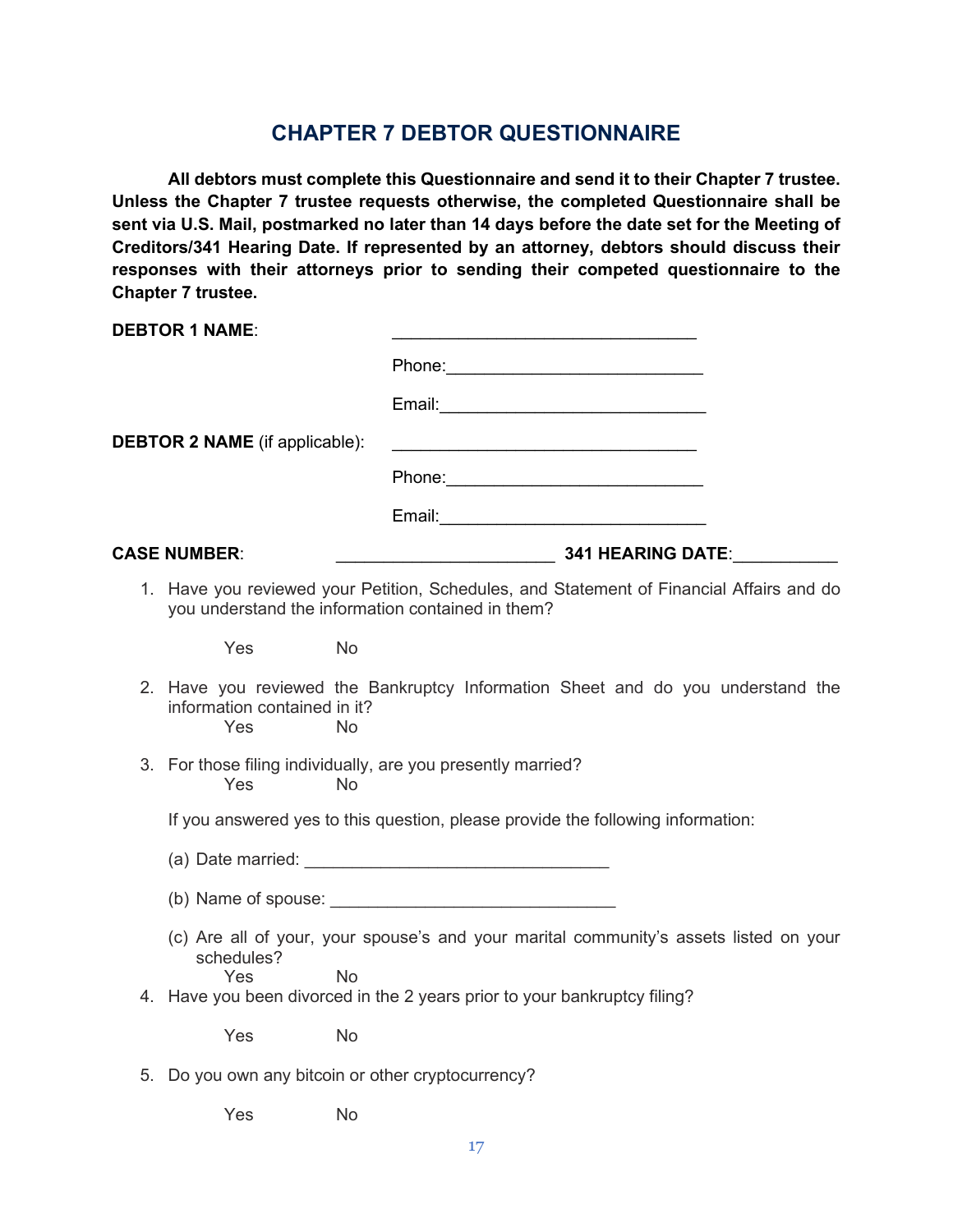6. Are you involved in any lawsuit in which you are seeking to recover money or property from a person or entity (such as a personal injury claim, automobile accident claim, or class action claim)?

Yes No

If you answered yes to this question, please provide the following information:

(a) Nature of the lawsuit (example: personal injury/auto accident, class action, etc.):

\_\_\_\_\_\_\_\_\_\_\_\_\_\_\_\_\_\_\_\_\_\_\_\_\_\_\_\_\_\_\_\_\_\_\_\_\_\_\_\_\_\_\_\_\_\_\_\_\_\_\_\_\_\_\_\_\_\_\_\_\_\_\_\_\_\_\_\_\_\_

(b) Case number:

(c) Name and telephone number of the attorney handling that lawsuit:

7. Are you aware of any *potential* claim or right to payment that you may have against any person or entity (such as personal injury claims, automobile accident claims, class action claims or settlements)?

Yes No

If you answered yes to this question, please provide the following information:

(a) Nature of your claim or right to payment: \_\_\_\_\_\_\_\_\_\_\_\_\_\_\_\_\_\_\_\_\_\_\_\_\_\_\_\_\_\_\_\_\_\_

- (b) Name and telephone number of the attorney handling that claim, if any:
- 8. Are you entitled to receive a death benefit under a will or insurance policy where the person has already died?

 $\_$  , and the set of the set of the set of the set of the set of the set of the set of the set of the set of the set of the set of the set of the set of the set of the set of the set of the set of the set of the set of th

Yes No

9. Do you understand that you must report any rights to an inheritance or life insurance proceeds that arise within 180 days after your bankruptcy filing by notifying your trustee and by filing amended Schedules A/B and C with the court?

Yes No

10. Are you the beneficiary of any estates or trusts?

Yes No

- 11. Are you the trustee or settlor of any trusts? Yes No
- 12. Have you filed federal and state income tax returns for the 2 years before your bankruptcy filing?

Yes No